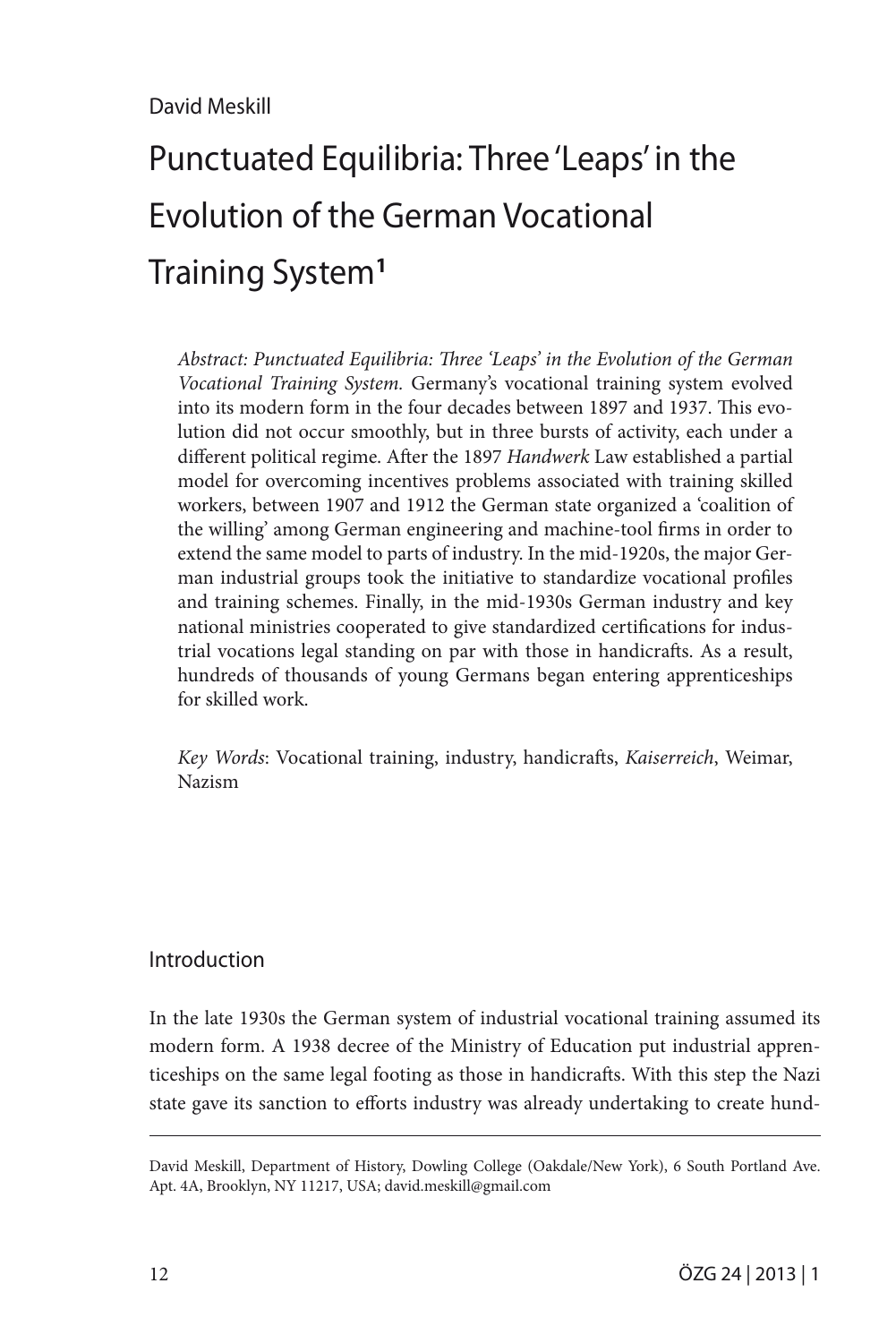reds of nationally standardized industrial *Berufe*. After a three- or four-year training, combining an apprenticeship and study in a vocational school,<sup>2</sup> each young worker would earn a *Lehrbrief*, a certificate of his training. And thanks to 'a great cooperative endeavor' started a few years earlier by industry, the Ministry of Economics, and the Labor Administration, hundreds of thousands of young Germans were now entering industrial apprenticeships each year. By 1939, German industry was offering more training positions to young (male) Germans than there were (male) students leaving school. Certification and standardization together produced a mobile high-skills workforce. This vast expansion of skilled positions promised to lift German workers out of the proletariat into the middle class: whatever the regime's intentions, this amounted to a de facto Nazi program of upward mobility.

Even if these capstones were placed on the German vocational system during the Third Reich, the Nazis were hardly the sole, or even particularly important, progenitors of the system. Rather, a partial blueprint had been sketched forty years and two regimes earlier, in the 1897 *Handwerk* Law. Over the ensuing four decades, this basic model was extended to apply uniformly throughout the country and to include industry, not just handicrafts. These crucial expansions did not follow a smooth, linear path, however. Instead, they occurred in three bursts of intense reform, one in the last peacetime years of the *Kaiserreich*, one during the relatively stable, middle years of the Weimar Republic, and the final one, as sketched above, during the antebellum Third Reich. If the basic model was available as early as the turn of the century why did it take 40 years to implement fully? And why did the extension to industry occur how and when it did, in concentrated bursts – or, to borrow the language of evolutionary biology, 'punctuations'3 – between 1907–12, 1925–29, and 1934–39?

### The 'Apprenticeship Crisis' and the Progressive 1897 *Handwerk* Law

To answer these questions we must first briefly sketch the state of vocational training in the late 19th century, above all the fundamental problem it faced, as well as the blueprint of a solution contained in the 1897 *Handwerk* Law. During the first decades of the *Kaiserreich*, when the new country's institutions were still proving themselves, so much seemed in flux, and national self-assurance mixed with anxiety. Youth was a focus of particular concern.4 Without proper guidance, school-leavers might fall into bad moral habits or, even worse, under the sway of the burgeoning Social Democratic movement. Even more troubling to the authorities than these political risks, were the economic dangers, as recent research has emphasized.<sup>5</sup> Without a well-trained workforce, German firms – Germany itself – risked falling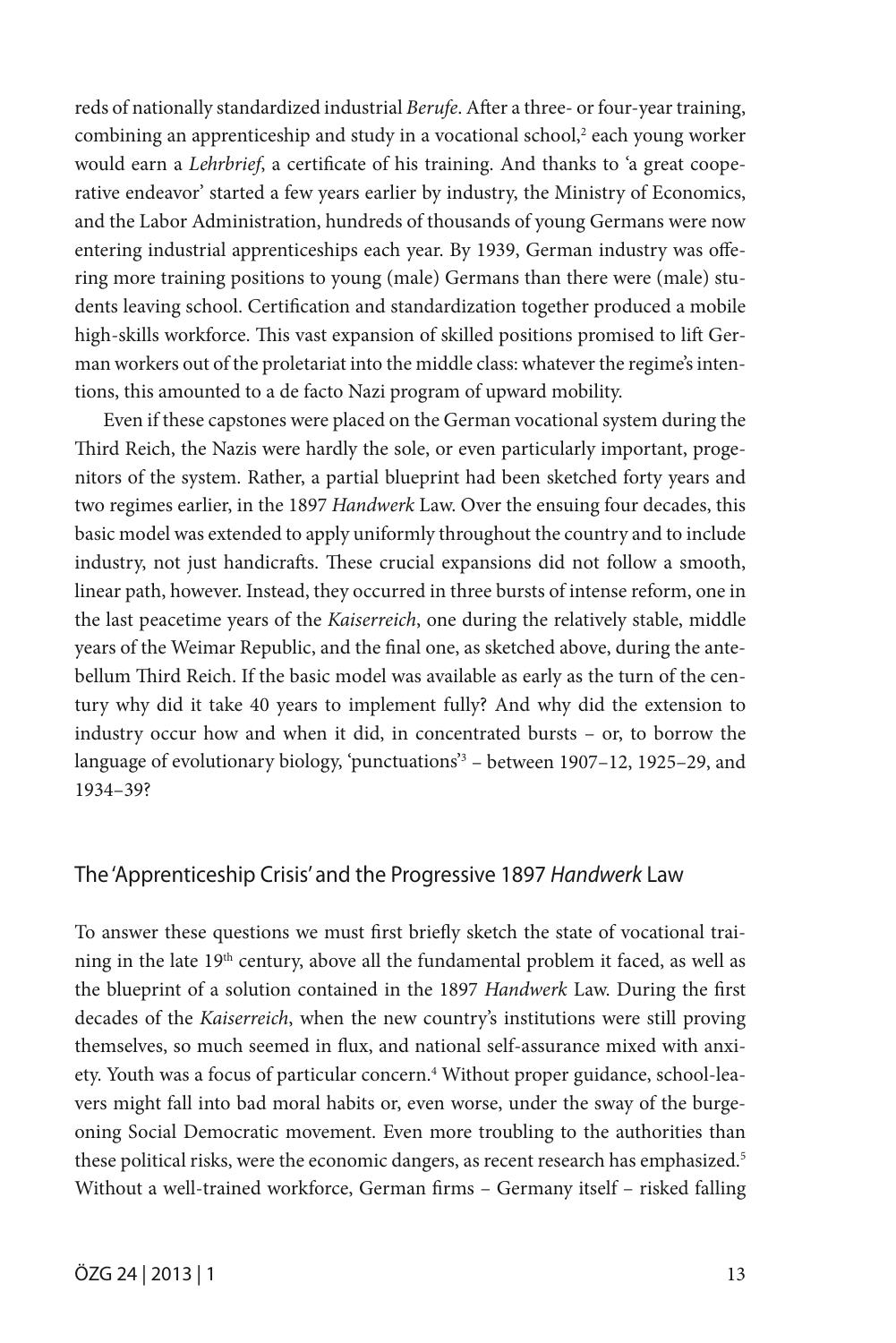behind increasingly dynamic foreign challengers, not just in Europe but in the Japan and the United States.

The worries were most acute in handicrafts, where the talk since the 1870s had been of an 'apprenticeship crisis.' Recent work in the fields of New Institutional Economics<sup>6</sup> (NIE) and Varieties of Capitalism<sup>7</sup> (VOC) illuminates the causes of the crisis, suggesting that at its root was an incentives problem. The North German Confederation's liberal industrial code of 1869, which the German Empire adopted in 1871, had finally abolished the last remaining guilds. These, while already in decline, had nonetheless still regulated apprenticeships and overseen certification of masters, however inadequately. In the absence of any authority to retain their apprentices at the end of their training period, masters were now even more likely than before to exploit their charges as cheap labor. With ever greater frequency, apprentices, seeing few prospects in being trained and tempted by the initially higher wages and less onerous supervision in large industry, broke their contracts early. Consequently, industrial employers had little way of judging the skills of those they hired away from *Handwerk*. As NIE and VOC suggest, the incentive problems handicapping German vocational training in the first decades of the *Kaiserreich* were problems of *any* liberalized labor market.<sup>8</sup>

The solution came in 1897, in the form of a revision to the industrial code governing handicrafts. Contrary to earlier scholarship, which regarded the *Kaiserreich*'s handicrafts policy and in particular the *Handwerk* Law as a politically motivated attempt to shore up the backward-looking, defensive strata of craftsmen,<sup>9</sup> Hal Hansen has convincingly demonstrated that economic, market-friendly motives shaped the Law's final form.10 Most importantly, the Law reestablished at the regional level a modified, modernized form of handicraft guild less than three decades after it had been abolished. For the older scholarship, this move away from a purely liberal economic order could only have had (conservative) political motives. And some figures in the Reich and Prussian governments did intend the Law to work in this direction. New Institutional Economics and Varieties of Capitalism approaches, however, attuned to the informational and incentives problems of any economic order, put the 1897 bill in a completely different light. Drawing on models in the southwest German states of Baden and Württemberg, the reestablished, modernized guilds could establish standards for training, supervise apprenticeships and new apprenticeship contracts, and certify the results of qualifying exams. The legislation was meant not to protect *Handwerk* from competition, but rather to give artisans a chance of succeeding in the market. The system of standardized certification gave youths and handicraft masters the incentive to engage in vocational training. For the former, the certificates were portable, and hence valuable, attestations of the skills they had acquired. For the masters, the certificate system, coupled with new apprenticeship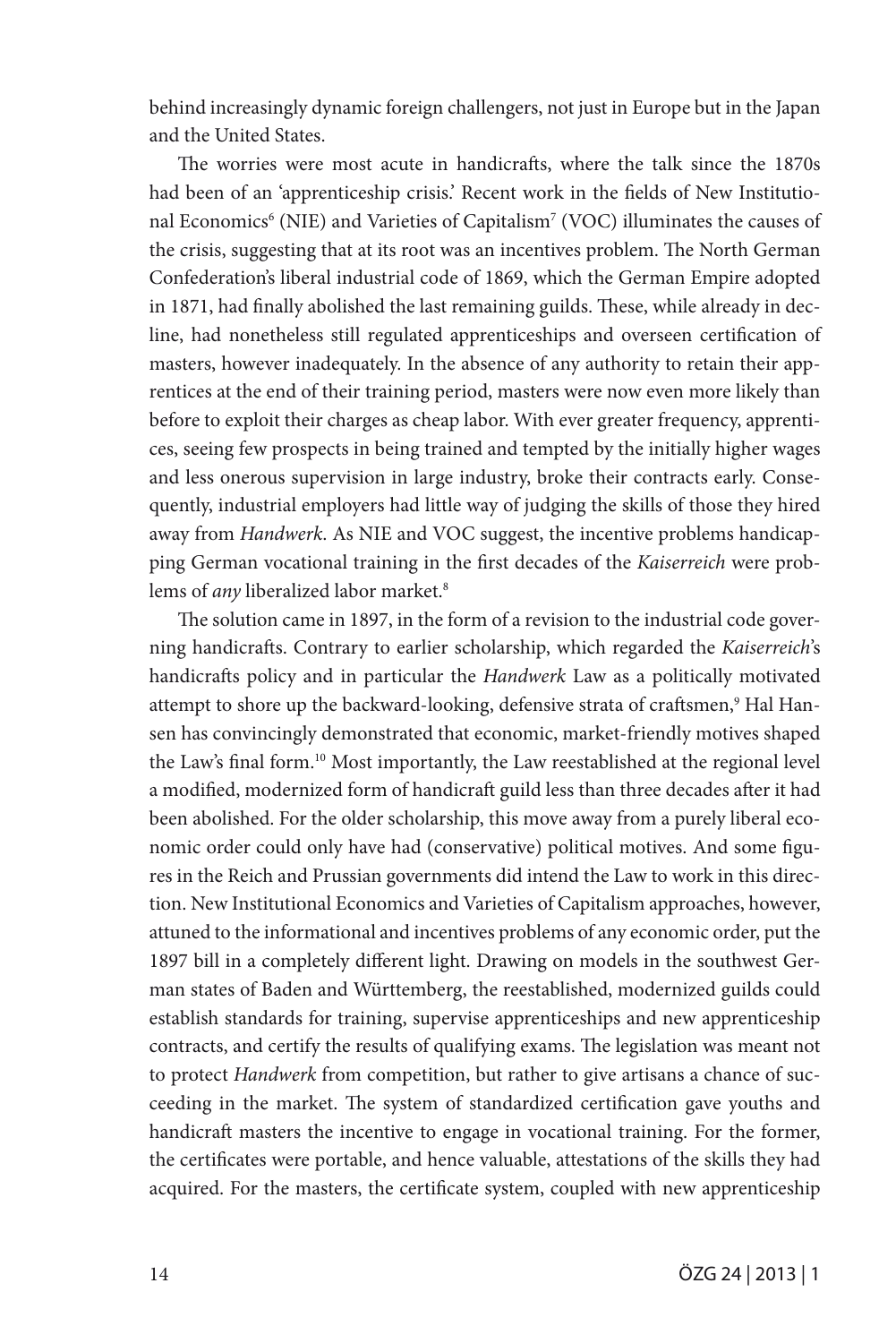contracts, meant that they could count on their apprentices not running away and that, even if they could not retain them after their exams, any journeymen they hired from outside would have a similar level of training. The only apparently illiberal restoration of guilds thus provided a means of partly overcoming the disincentives to train and be trained inherent in a completely liberalized labor market. The reestablishment of modernized guilds belonged, at least in part, to a liberal economic strategy on the part of a German state intent on creating a high-skills workforce.

Yet if this model of collectively certifying training provided a blueprint for the future of the entire German vocational system, its realization in 1897 was only a partial success. This Law established a patchwork of regional guilds but no national framework for agreeing on and enforcing collective training standards. Over the subsequent years, the restored bodies made efforts to forge ever-broader associations, but this was slow going. A much more significant limitation of the 1897 reforms, however, was the fact that they applied only to handicrafts and not to industry. As a result, the main employer of skilled labor and the trainer, by 1907, of fully one-third of all skilled workers<sup>11</sup> played no role in collectively setting and certifying skill levels. This was partly due to the mistrust between handicrafts and industry, $12$ and partly to industry's ambivalence about the future role of the skilled worker (see below). These limitations, however, should not obscure the 1897 legislation's real successes. In the short term, it began to alleviate the 'apprenticeship crisis' in *Handwerk*. In the long term, the 1897 legislation's certification procedures would provide a model for a general solution to the incentives problem of creating a mobile high-skills workforce, one that would be complemented by steps industry took in the 1920s, and then fully implemented throughout the German economy starting in the late 1930s.

# The First Punctuation, 1907–12: The Prussian Trade Ministry and Industrial Self-Organizing

Given the growing importance of industry for Germany's economy, the failure to include industry in the legislation loomed as a potentially serious problem in the future. Before the mid-1920s, however, it was not industry that most assiduously pushed for a national policy on creating a well-trained industrial workforce, but government authorities, in particular the Prussian Trade Ministry. In the period 1907– 12, the Prussian ministry sparked the earliest concerted action by industry – or at least *some* in industry. To understand this initial burst of activity, we must first look at the concerns of government authorities surrounding youth and worker training and then at those of industry. By the second half of the decade, pressure was gro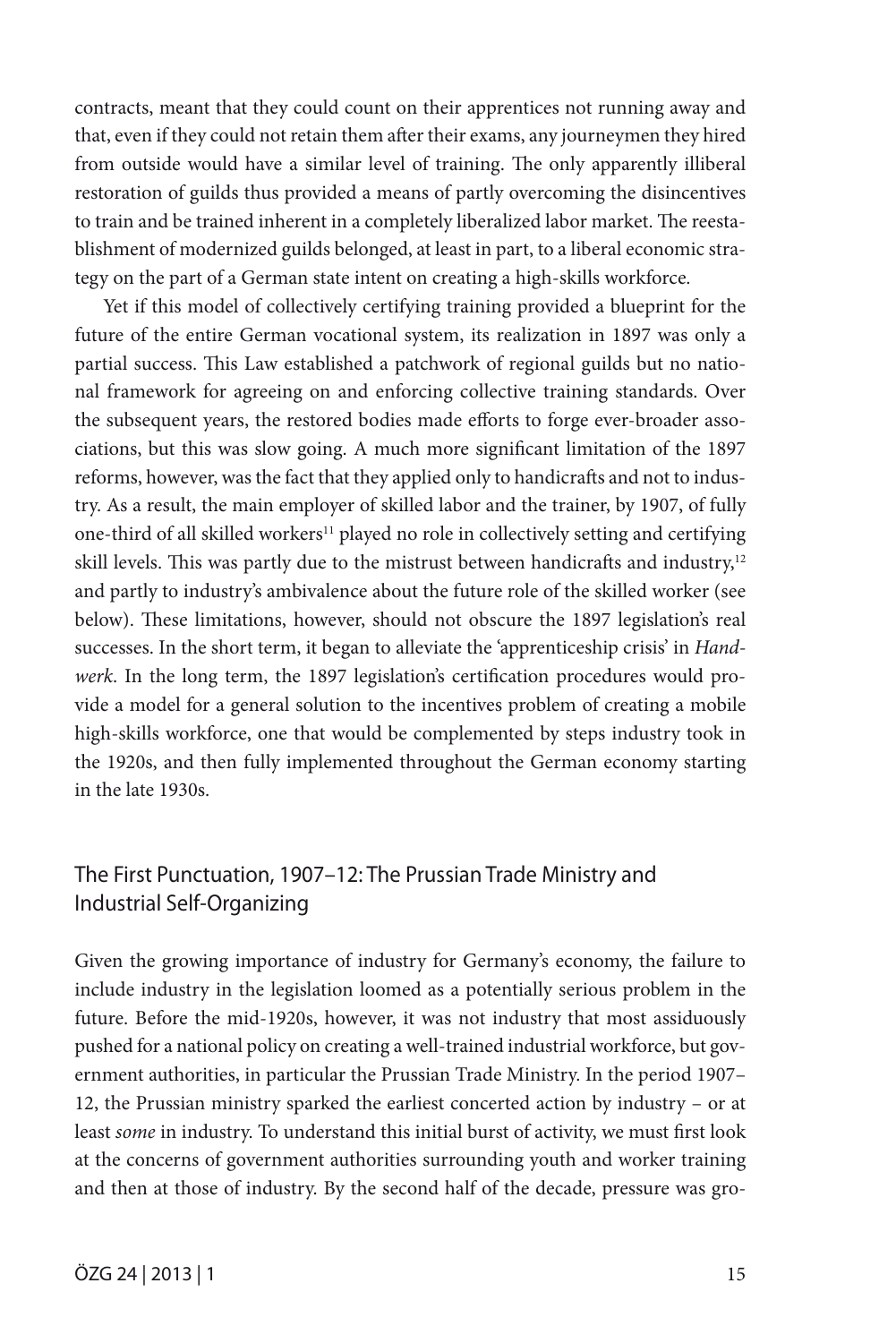wing for more decisive steps in Prussia's policy toward young workers. The comprehensive occupational survey of 1907 produced sobering results for those, such as the leaders of the Prussian Trade Ministry, who wanted to expand Germany's skilled workforce. The first such survey since 1895, it revealed the dramatic changes Germany's rapid industrialization was causing in the workforce, especially the rising numbers of unskilled and female workers.13 The percentage of skilled *Facharbeiter* had declined from 65 to 58 percent.<sup>14</sup> At the same time, the highest levels of Prussian government were taking a greater interest in the political implications of the 'youth question'. Alarmed by the SPD's increasing inroads among the young but rejecting repressive measures, Prussian Minister President Bülow and Interior Minister Bethman Hollweg called on their cabinet colleagues in late 1907 to develop a 'positive' youth cultivation policy.<sup>15</sup>

How precisely to achieve this general aim became the object of bitter debate within the Prussian government over the following three years. On the one side, conservatives in the Culture, Interior, and War Ministries wanted to imbue the young with patriotism and religious values, inoculating them against the allures of socialism. To this end, they proposed making mandatory Continuation Schools (*Fortbildungsschulen*), which gave 14- to 16-year-olds vocational training, and shifting their focus from practical training to political and moral indoctrination. Opposing this group were the Ministers of Trade and Agriculture. While they agreed that socialism must be combated, they insisted that the best way to do so was indirectly, by giving young people a stake in society. The schools' emphasis should be on "education for proficiency, for pleasure in productive work, and for sympathy for the importance of our (…) polity, the traditions and institutions of which give every citizen a secure existence and the opportunity freely to exercise his creative abilities."<sup>16</sup>

The values learned by training for skilled work – "industry, care, conscientiousness, perseverance, attention to detail, honesty, patience, self-discipline, devotion to a clear goal standing outside ourselves" – would also constitute a form, indeed the best one, of "citizenship education," the trade minister argued. By encouraging individual economic development, one would strengthen social stability. Moreover, economic success per se, and not political education, was the most important purpose of these schools. "[O]ur commerce, our artisanate, and our industry" all depended on the practical training the continuation schools provided.

This clash within the Prussian government prompted the Trade Ministry to become even more active in advancing its own vision of political order and economic progress. Partly in response to the conservatives' charge that the Continuation Schools were not reaching enough young people, the Trade Ministry in 1907 proposed a bill compelling all municipalities with more than 10,000 inhabitants to establish compulsory institutions.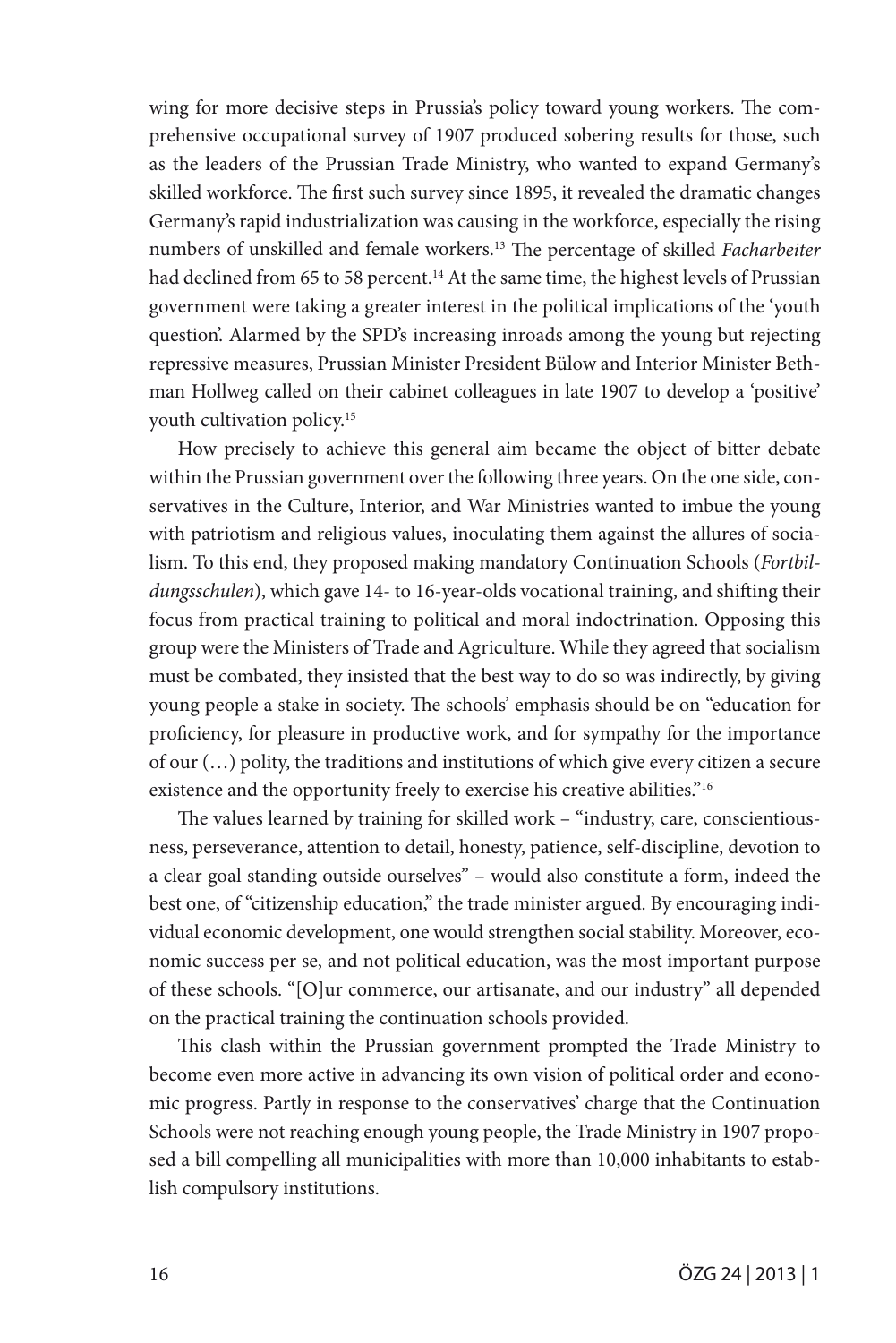Although disagreement over conservatives' demands that these schools include more religious instruction ultimately scuttled the bill in 1911, the Trade Ministry continued with its piecemeal efforts to extend vocational schooling.17 It also played a catalytic role in industry's first steps to organize its own vocational training, as we will see below.

The Trade Ministry's success in keeping the number of unskilled workers as low as possible and creating a broad class of skilled workers depended on the cooperation (or at least tolerance) of important social actors, including the unions and industry. The unions, especially the socialist *Freie Gewerkschaften*, with their eye on political matters such as strike laws and collective bargaining arrangements, tended to overlook vocational training until the Weimar period.18 Above all, if Germany's rapidly growing industry did not commit itself to the skilled *Facharbeiter*, no amount of public support would matter in the end. In the decades before the outbreak of the Great War, however, considerable ambivalence about its future production methods and kind of workforce characterized German industry.

Rapidly evolving labor demographics, mounting domestic political and international economic challenges, and – crucially – the availability of alternative models of industrial production undercut consensus. In regard to their workforce and production methods, German industrialists were, to use Charles Sabel's and Jonathan Zeitlin's distinction,<sup>19</sup> not merely maximizing, but also strategizing actors – they did not simply accept the institutional environment as it was, but tried to shape it as well.

Even more than in *Handwerk*, the incentives problem inhibited worker training in industry. In handicrafts, at least firms could integrate instruction and production to a far greater extent than could industry, and the firms' small size and still relatively intimate setting allowed the masters to bind at least a minimum number of apprentices to them, reining in somewhat the poaching problem.

In the 1890s industrial firms began paying more attention to the worker question, though their views were anything but uniform. The growing gulf between handicraft production methods and those used in industry, with its greater reliance on expensive machinery, made it more challenging to rely on recruiting skilled workers from handicrafts. The often explosive growth of new industries and firms – Siemens' workforce alone increased by 400 percent in the decade after 1895<sup>20</sup> – raised questions about how the new workers were to be integrated into increasingly massive production facilities, how they were to be trained and to work, and who would supervise them. If previously hiring the sons of employees allowed firms to count on a disciplined core workforce,<sup>21</sup> the influx of immigrants from Germany's rural reservoirs made this increasingly difficult. The sheer growth of German industry began to turn a surplus of labor into a deficit.<sup>22</sup> In the two-and-a-half decades before World War I, unemployment averaged 2.6 percent.<sup>23</sup> Even with the infusion of cheap, lar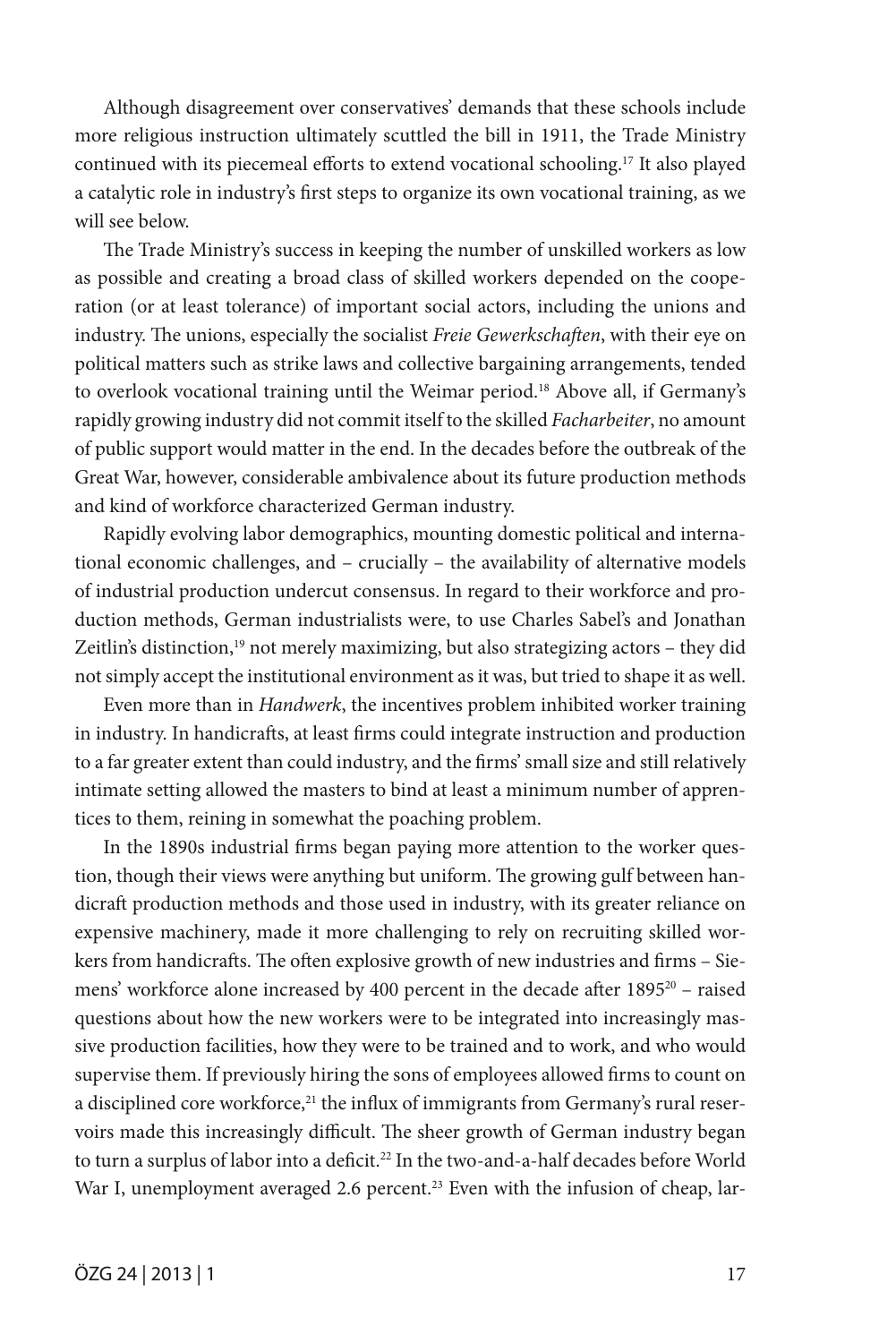gely Polish foreign labor, employers could no longer count on a virtually unlimited pool of inexpensive laborers. Economic good times and the resulting low levels of unemployment contributed to a much more rapid turnover of the workforce, especially among the unskilled, but also among trained workers looking to move up.24 Such poaching between employers significantly raised the costs of worker training. The increased contacts between workers in different firms and regions could also add to employers' political headaches, by paving the way for unionization.<sup>25</sup> In light of both the economic problem of screening and retaining capable workers and the political one of keeping unions out, employers at their inaugural job-placement conference in 1901 identified a "well-trained, reliable, and capable labor force that is as little subject to fluctuation as possible, as an absolute necessity of an industrial economy."26

The pressure to make better use of the workforce came not only from these domestic changes, but also from an increasingly competitive international environment. If German manufacturers had in the meantime restored their reputation damaged by the devastating critiques of their shoddy work made at the 1876 World's Fair, they now faced an array of competitors, especially from the US, in precisely the key areas of the 'second industrial revolution': electronics, chemicals, and machine tools. In the 1890s and 1900s, the pressure from foreign competitors became considerably fiercer. In particular, US firms such as General Electric and Westinghouse in the electrical industry, DuPont in chemicals, and a host of smaller firms in machinetools began to threaten German companies' positions domestically and in world trade.27 While the German electrical giants Siemens and AEG, for example, had dominated world sales into the 1890s without serious challenge, by 1913, US companies nearly had matched their output.<sup>28</sup> American innovations in mass production threatened German quality production with cheap prices (and sufficient quality). It also appeared to offer some German manufacturers an attractive model of their own future.

In the two decades before World War I, no consensus response to these challenges emerged. The 1897 reconstitution of craft guilds mobilized parts of manufacturing industry, but also divided it. The legal privileging of *Handwerk* led immediately to demands for equal treatment of the growing number of workers trained by industry. However, the issue revealed divisions among industrialists about how equal access should be guaranteed, and even whether it mattered. A survey conducted for the industrial umbrella organization CVDI in 1913 produced

"very meager results (…) Industry generally, except for the engineering branch, where the question has already been thoroughly discussed, is still cool to the whole thing and is reluctant to commit itself by expressing a [pub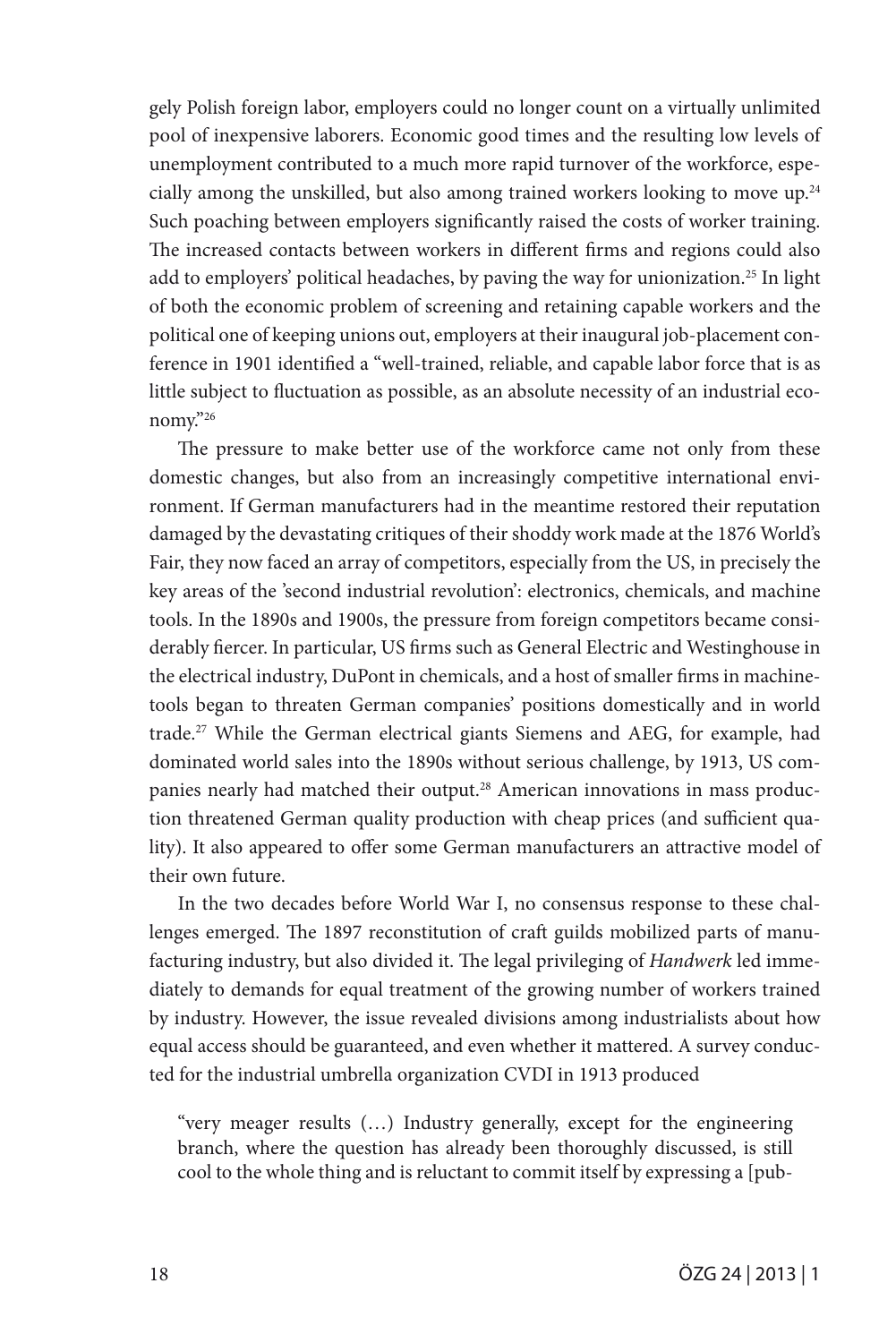lic] opinion before having come to its own judgment (...) The majority of respondents are of the view that there are enough apprentices in industry, and that these apprentices are well-trained."29

Efforts to improve the training of industrial workers had to overcome more than mere apathy, however. A rival view of Germany's industrial future – a vision of rationalization drawing largely on US technology and principles – challenged the emphasis on skills. During the nineteenth century, US ingenuity and conditions – a vast middle class with unusually homogeneous consumer tastes, seemingly unlimited natural resources, a scarce supply of skilled labor, and the influx of millions of unskilled immigrants - helped to spawn an 'American system' of mass production.<sup>30</sup> Quickly trained workers used single-purpose machines to produce interchangeable parts that were then combined into cheap, standardized goods for a mass market. In the other rapidly industrializing power – Germany – manufacturers facing similar challenges of shortages of skilled workers and an abundance of the unskilled began employing US special machines in incipient mass consumer industries such as sewing machines and bicycles.<sup>31</sup> Even more resolutely, however, they embraced the spirit of the US innovations. Enterprising German engineers, such as Georg Schlesinger of the Ludwig Löwe machine-tool company, became the prophets of Frederick Winslow Taylor's gospel of efficiency through centralized, systematic control. German industrialists' and engineers' growing enthusiasm for 'scientific management' could lead easily to a denigration of the 'human factor' in production. On account of these clashing visions, as Gary Herrigel puts it, "there was tremendous ambiguity concerning the kind of production strategy producers seemed to be pursuing, even within individual firms<sup>"32</sup>

Within industry, machine-producing and metal-working firms remained the most committed to a skilled workforce and stood at the forefront of efforts to institutionalize industrial training. By their very nature, these firms were closer to crafts: more dependent on individualized work and less capable of standardized mass production. After 1900, the number of engineering companies maintaining their own training workshops and company schools for apprentices, though still only a small minority, also grew rapidly.33 By 1907, while *Handwerk* still trained the bulk of all apprentices, industry's share had already risen to a third.<sup>34</sup>

More important in the long term than these steps by individual companies was the effort to create common standards for worker training, even in the absence of a legal framework. Perhaps because of the ambivalence even within firms, though, industrialists did not take the initiative. Rather, the Prussian Trade Ministry did. The *Handelsministerium* prodded the Association of German Engineers, the Machine-Builders Association, and others in 1908 to establish the *Deutsche Ausschuss für technische Schulung* (DATSCH) – the German Committee on Technical Education.35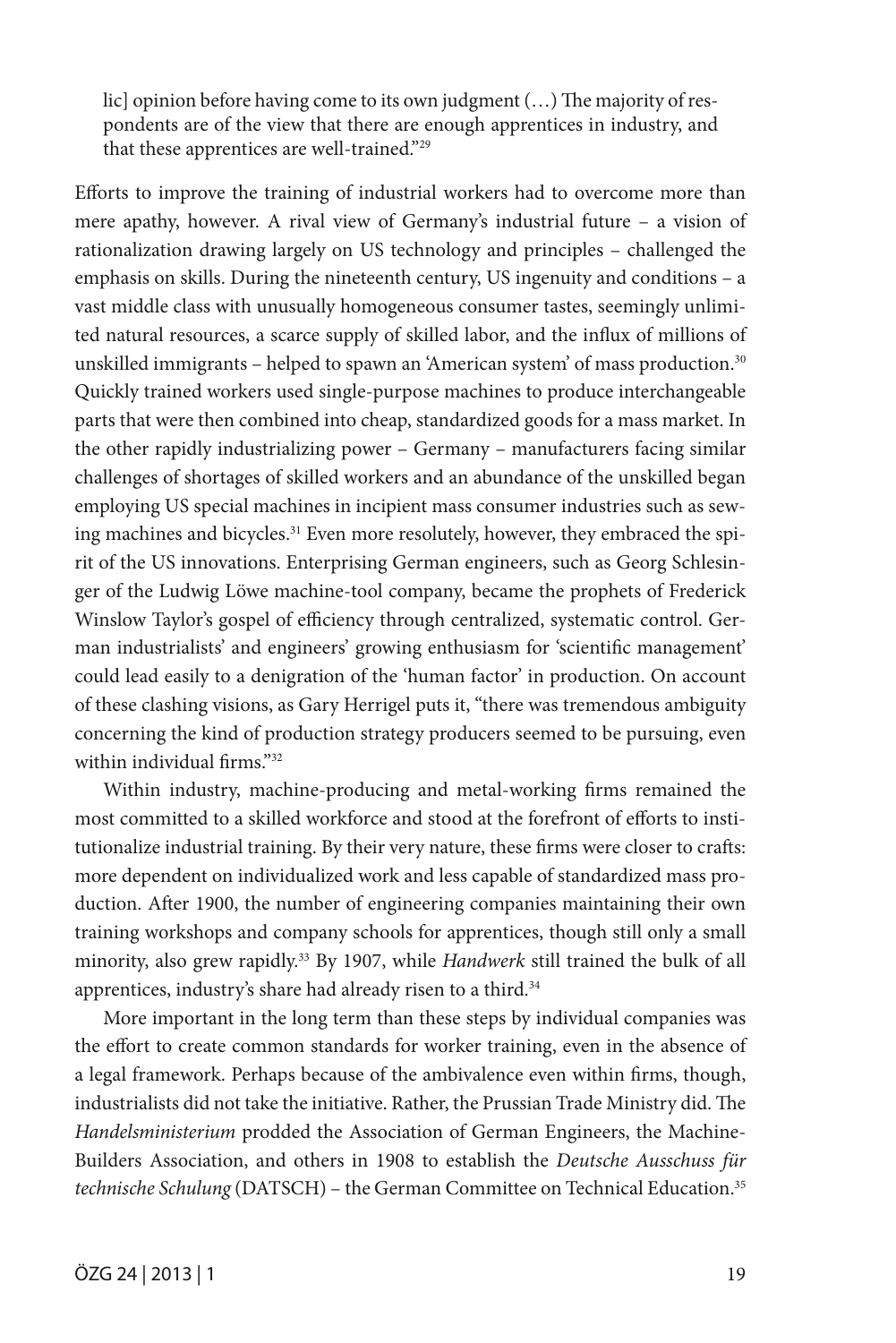Though founded for the purpose of establishing and disseminating uniform norms for engineers' education, DATSCH's purview quickly expanded to include the entire vocational training system. Anton Rieppel and Fritz Frölich, directors of the large engineering firm MAN and longtime advocates of industry's vocational training, were among the most forceful promoters of a broader mandate.<sup>36</sup> By the fall of 1909, DATSCH had put apprenticeship training on its agenda.<sup>37</sup> One of its main goals was to agree on clear vocational descriptions and uniform training methods for engineering firms throughout Germany. The very first of DATSCH's 'guiding principles' from 1912 expressed the nature and significance of what the Association now perceived as its main task, as well its motivation:

"The mechanical industry is compelled to an ever greater degree, especially as a result of competition with foreign [industry], to perform high-value work. This requires constant progress in the education and training of young skilled workers. For this reason, it is one of the most important tasks of industry to ensure good training of a sufficient number of apprentices and to secure its due influence over the shaping of apprentice training. An orderly apprentice training also promotes the education of the worker as national citizen."38

This program to standardize industrial vocations and training schedules on a national basis constituted, alongside the 1897 *Handwerk* Law's policy of certifications, the other key piece to the German vocational system.<sup>39</sup> However, the two pieces would only be combined and put into practice in the 1930s. For the time-being, the engineering firms organized in DATSCH remained marginal voices within industry, their standardizing project more an aspiration than a reality. Likewise, the Prussian Trade Ministry, which was unable to gain general assent from the Prussian leadership for its position on the most effective youth policy, faced strong headwinds. Under these conditions, the burst of activity between 1907 and 1912 could only be limited to a 'coalition of the willing': self-organizing by some machine-tool and engineering firms on the initiative of the Prussian Trade Ministry.

# The Second Punctuation, 1925–1929: Industry's 'Reframing' of Its Workers and the Creation of Standardized *Berufe*

Ten or fifteen years later, surprisingly, not much had changed. Germany had experienced four years of war and bitter defeat, of course, and the *Kaiserreich* had given way to the Weimar democracy. Yet in the early 1920s German government still did not pursue a unified policy on vocational training. Industry and *Handwerk* remai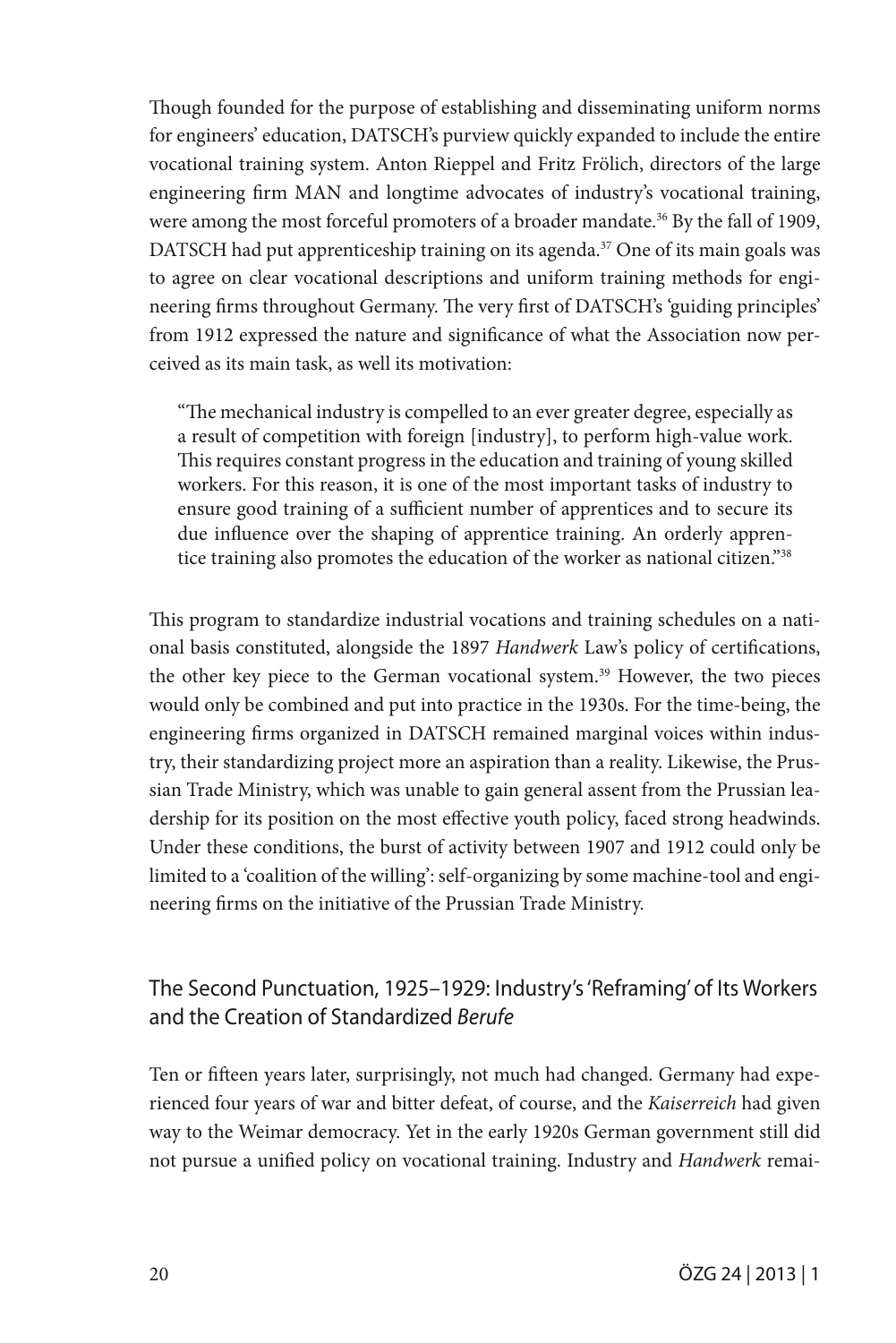ned at odds over control of training. And besides, German industry was as divided and ambivalent as ever about its skilled workers.

In politics, the conflict was no longer one within the Prussian administration, but between the newly emboldened and empowered SPD and unions, on the one hand, and the middle-class parties and employers on the other. Still, the outcome – the lack of a comprehensive public policy – was the same. Though both sides agreed that there should be national legislation regulating vocational training, they were at an impasse over whether unions should have a say in supervising training.

Many German industrialists were, if anything, even more enamored of mass production and rationalization – the alternative to skilling – after the war than before. The mass production of war matériel, the use of unskilled women in war industries, and wartime and postwar interest in optimization had all contributed to a mania for '*Rationalisierung*' that continued into the early 1920s.

Change came in the mid-1920s. It came this time not from the Prussian ministry but from within industry itself, and it came abruptly. In the years after 1924, German industrialists increasingly began to see their workers differently. Detailed studies of firms in the electrical and mechanical industries have revealed that a reevaluation of the skilled worker took place within companies in the mid-1920s.40 In June 1924, the National Productivity Board (RKW) devoted a session to the "training of young workers in the broadest sense," one of the earliest public discussions of the issue. The first speaker, the head of the Association of German Engineers (*Verein Deutscher Ingenieure*), Conrad Matschoss, distinguished between the new US, 'Fordist' style of production and its German counterpart. The former trained its workers as quickly as possible for a particular, constantly repeated activity; the latter aimed to develop 'quality workers'.41 Another participant, Dr. E. Toussaint, a professor of engineering at the Berlin Technical University and industrial consultant, assailed the view that developments in the mechanical industry would eventually make the trained worker 'superfluous'. Anybody familiar with the issue, he insisted, would "long since" have recognized that the opposite would more likely be the case and that it would be only a matter of shifting trained and capable workers to new positions. "In many cases," Toussaint concluded, "the most thorough exploitation of the machine could only be guaranteed if a thinking *Facharbeiter* used it."42 As these comments suggested, many perceived the interest in the skilled worker to be a new, or at least newly urgent, phenomenon. The director of the new Working Committee for Vocational Training (to be discussed below) put the matter in historical perspective:

"The fact that the vocational training of the workers is closely related to the productivity of the economy has been recognized for decades, if only at first from small circles, and practically useful work has been derived from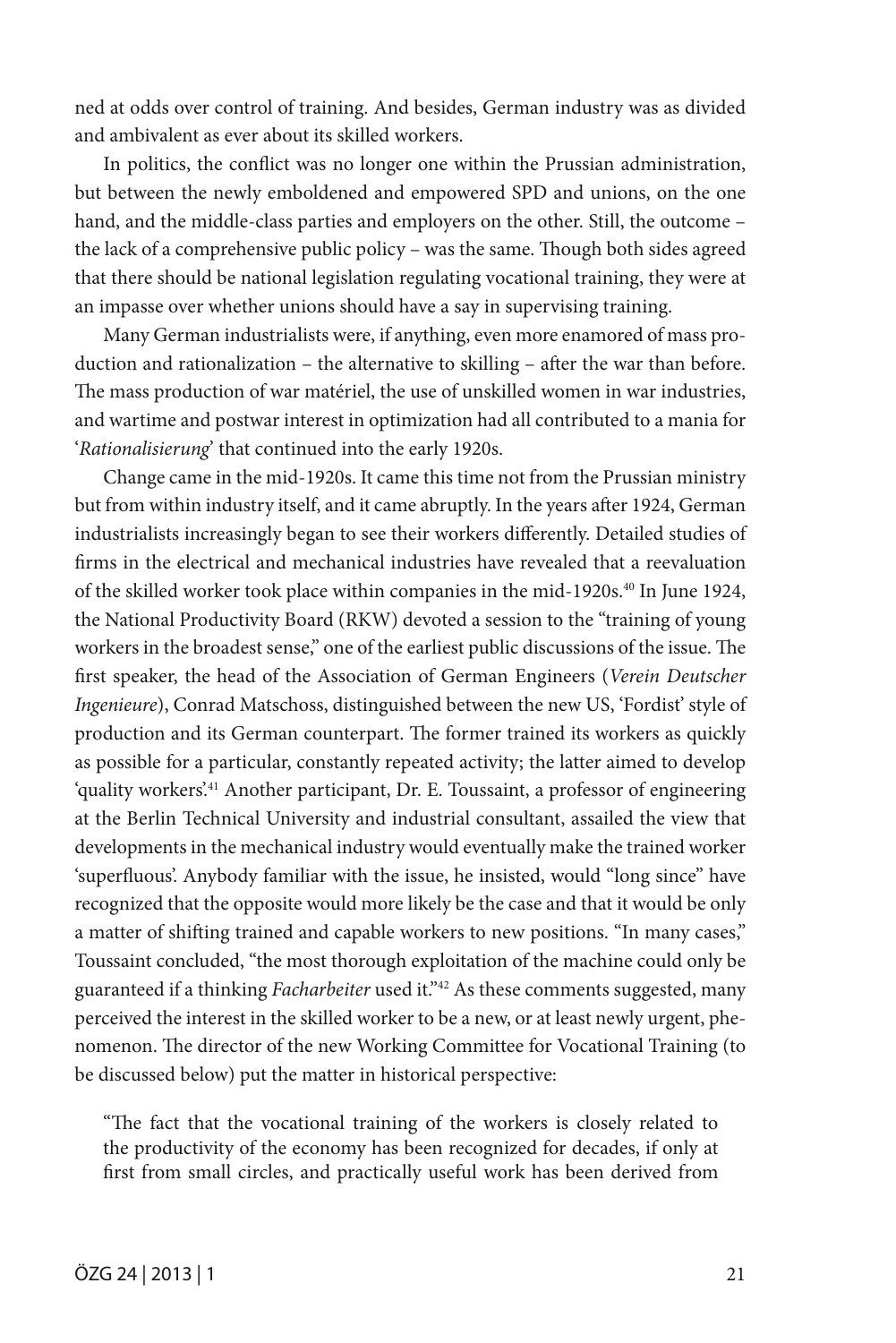this knowledge. New is the sudden dissemination of these insights and the systematic way and energy with which these tasks are tackled, which have appeared so forcefully on the level of economic and social-political issues."43

Why, though, did the turn to the *Facharbeiter* take place when it did, in the mid-1920s, and why did it take the form it did, that is, as a relatively sudden paradigm shift and conversion? The scholarly inattention to these issues means that our answers can be only fairly speculative. The extension of wartime policies, the postwar inflation, and, from late 1922, hyperinflation had temporarily permitted a remarkably smooth transition to peacetime production, but only by cloaking German industry's true conditions in the haze of a depreciating currency, thereby giving their exporters a (constantly growing) advantage.<sup>44</sup> In addition, the German demobilization policy, which prevented companies from releasing workers and perpetuated binding wagemediation procedures, had had significant effects on wage development, productivity, technical innovation, and investment strategies. It thus further clouded employers' perceptions about future conditions.<sup>45</sup> The necessarily painful adjustment, which in the other belligerent nations had occurred soon after the war's end, took place in Germany only from 1924 on. At that point, a new currency and an agreement on reparations restored monetary stability to the country, and demobilization restrictions were also removed.

With German companies having to sell their goods in a hard currency for the first time in years, competition in export markets stiffened considerably.<sup>46</sup> German employers had to take stock of their position in new domestic and international environments. By the mid-1920s, the unskilled worker had come to seem increasingly burdensome to German employers in several respects. Throughout the postwar period, but especially after the end of inflation, the untrained workforce had exhibited turnover rates higher even than before 1914, in some regions and industries reaching annually well over 100 percent.<sup>47</sup> Thanks to the massive influx of unskilled workers into unions and to the greater bargaining power of the latter, significant wage compression occurred between unskilled and skilled laborers after the war. The relative rise in unskilled workers' wages made investment in worker training all the more attractive.48 Based on their experiences in the war, industrialists had concluded that the unskilled worker was also far more likely than the skilled one to be politically radical and hence a potential source of disruption to the factory's smooth operation. The alternative to a high-skilled workforce, then, seemed increasingly unattractive.

With near certainty, the most salient feature of the new international economic situation, the one to which both the German educated public and its employers paid the most attention in the middle years of the 1920s, was the spectacular growth of the US economy and its new forms of mass production.49 The stream of Ger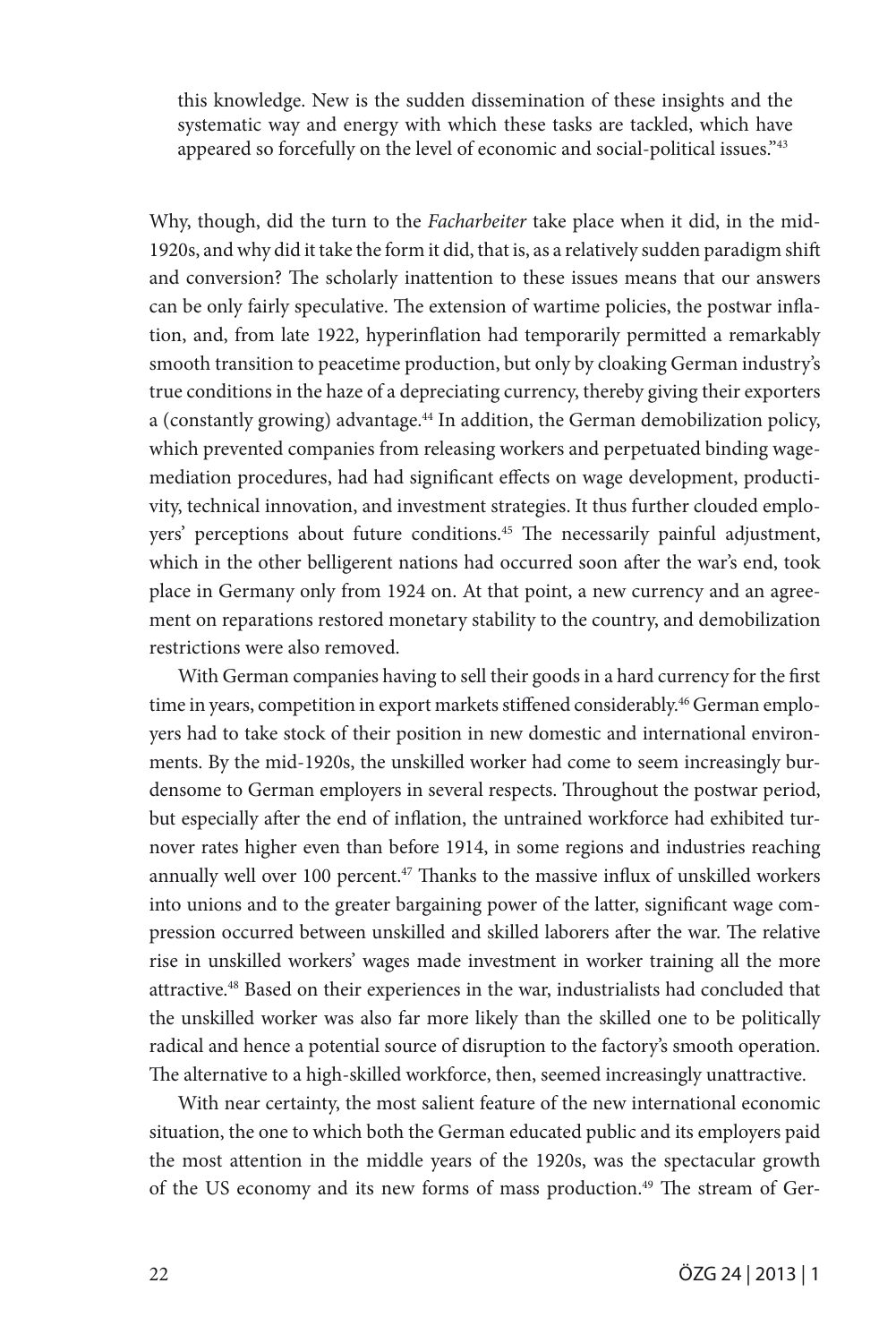man industrialists who visited the stations of US success after 1924 returned to their own country with two basic lessons.50 German industry would have to adopt some important innovations from the US; however, for a number of reasons, Germany also would have to pursue its own kind of rationalization. Numerous references in the burgeoning discussion at this time about German 'quality work' suggest that the US system of production served as spur for the German industrialists to reconsider where their relative advantage lay.<sup>51</sup> German industry would prosper or at least survive, not by competing with the US in the mass production of cheap goods, but in the more skilled manufacturing of higher-quality products.

German industry's turn to the skilled worker, which occurred suddenly and with an apparent urgency, bears the marks not of a gradual accumulation of evidence and shifting of views, but rather of reframed thinking.<sup>52</sup> Industrialists began to see their niche in the world economy and hence their workers differently: the worker changed from being a potential liability to the source and guarantor of German 'quality work'.

This new view of the skilled worker not only stirred discussion of Germany's comparative advantage in the global economy, it also spurred German industry to cooperate to put training on a firmer, standardized basis. Its initiatives took place against the backdrop first of delays in national legislation on vocational training, and then its postponement. By the middle of the decade, observers had serious doubts whether the laws ever would be enacted, although negotiations continued. Leading manufacturers, inspired by these new convictions regarding the importance of the skilled worker, decided to act regardless of the legislative outcome. One initiative within industry, DINTA (*Deutsches Institut für technische Arbeitsschulung*), has been extensively studied for its conservative political thrust, but the more important projects of a revived DATSCH and its Working Committee on Vocational Training (*Arbeitsauschuss für Berufsausbildung*) have received hardly any attention. The creation of the Working Committee can be regarded as one of the decisive institutional steps in the creation of the modern German vocational training system.

The Working Committee grew out of DATSCH's earlier activities in worker training. After the war-induced interruption of its activities, DATSCH picked up where it had left off, with the content of practical training of skilled workers. Borrowing materials from leading companies, the DATSCH staff developed course plans for such central vocations as machinist, constructive machinist, prototype-carpenter, and former. After a lull in the early 1920s, DATSCH's sales to firms of these vocational teaching materials nearly quadrupled between 1924 – when industrialists began to reevaluate their skilled workers – and 1931, jumping from 40,000 to 150,000 *Reichsmark*. 53

DATSCH's activities, especially after the war, focused on establishing standard training and work procedures for the most important industrial vocations. These in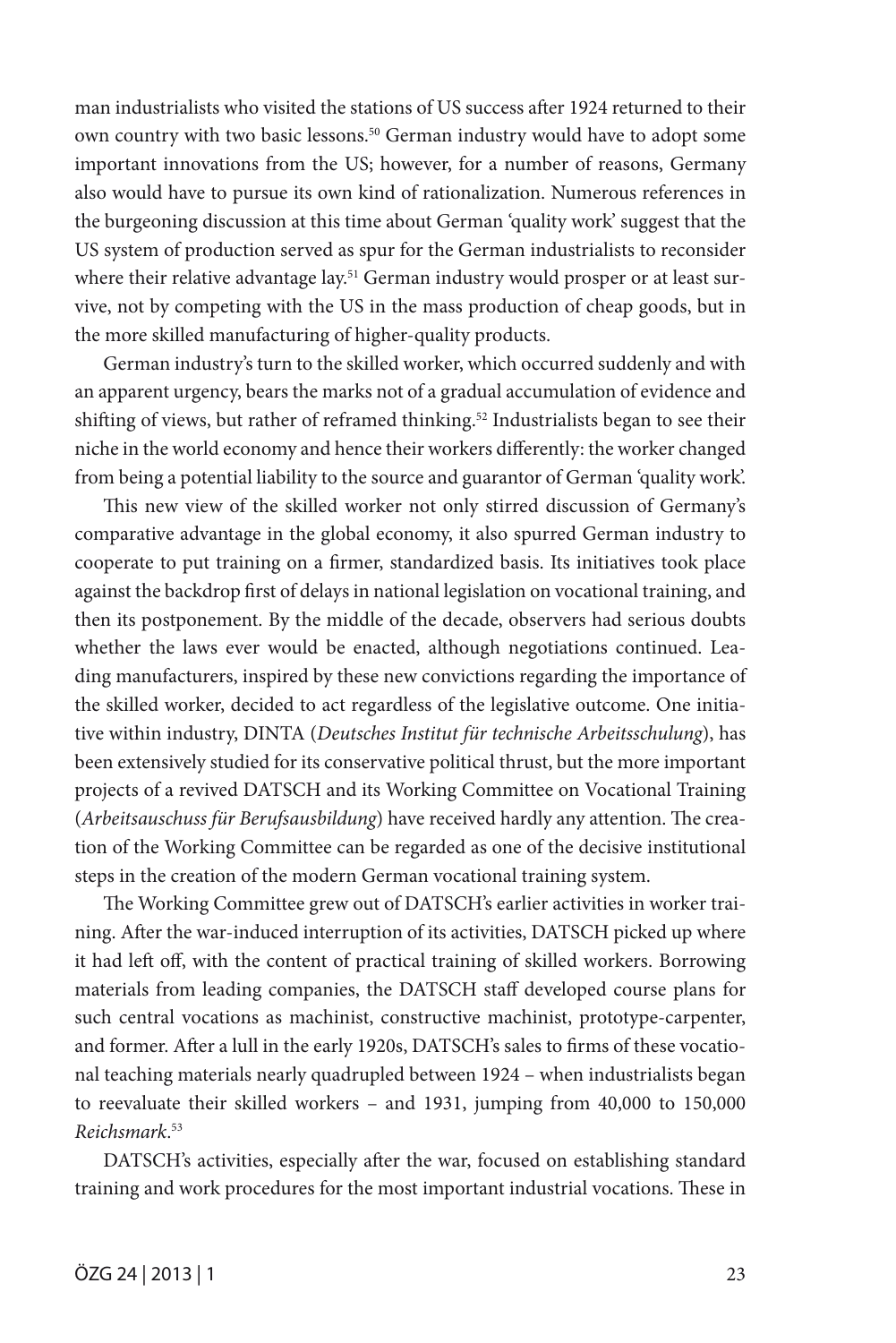turn prepared the ground for its founding in the summer of 1926 of the Working Committee, which nonetheless represented a true watershed in the creation of the German vocational system. The Working Committee went far beyond DATSCH's earlier efforts in two significant ways, in regard to its supporters and to its mission. Unlike the pre–1914 DATSCH, the Working Committee had the backing of the National Association of German Industry and the Association of German Employers' Organizations, the two most important industrial employer groups. When the leading handicrafts organizations joined the Working Committee in 1927, thus burying decades-old differences with industry over control of vocational training, all of the major employer groups were now engaged.<sup>54</sup> Unlike the creation of DATSCH in 1908, the founding of the Working Committee in 1926 did not depend on an initiative from the government. Still, the Prussian Trade Ministry kept close tabs on the Arbeitsausschuss and acted as a go-between and trusted arbiter.<sup>55</sup>

In addition to the participation of the most important economic interest groups, the sense of mission and the comprehensive mandate of the Working Committee distinguished it more clearly from the earlier efforts of DATSCH. In the inaugural issue of the Working Committee's journal, *Technical Education (Technische Erziehung)*, which became the flagship of the movement, the chairmen of the new body, the major industrialists Ernst von Borsig and Gottlieb Lippart, argued for the central role of the worker in the production process:

"In the widest circles it has gradually come to be recognized that the competitiveness of our industry depends not only on the technical and organizational perfecting of the production apparatus, but to no lesser degree on the best-possible use of the available human forces. Everywhere one recognizes that the most valuable good possessed by Germany, robbed of so many natural resources, is human labor power."

However, even more important was investing in the *development* of human capital:

"It is not enough, though, that one uses most economically the people who are integrated into the production process; rather, it is above all necessary that the abilities of those who are to participate in the production process are raised to the maximum and developed in the most versatile way even before they enter the economic system."56

The chairmen underscored the sweeping and systematic mandate of the Working Committee, "which will comprehensively treat all the great questions of the vocational training of an industrial worker which are suited for a centralized regulation." In an article entitled "Our Aims," the director of the Working Committee, F. Schürholz, delineated more concretely the work ahead. The very first requirement, the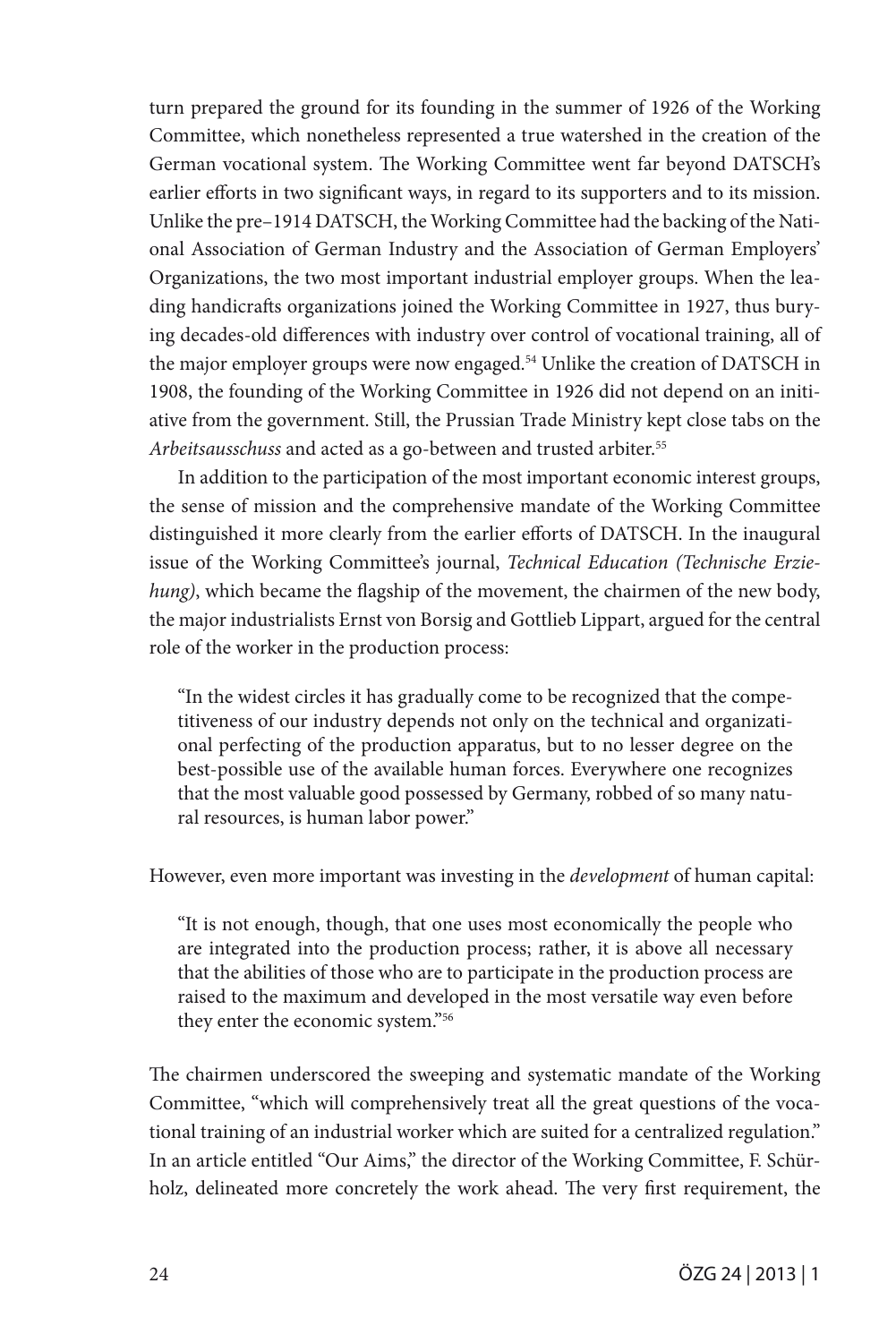prerequisite for all further systematizing, was to 'define' all vocations. Only on the basis of such a clarification could the substantive coordination of training be undertaken and vocational 'profiles' created that would describe (and prescribe) the relevant activities of each job as well as the apprenticeship training necessary. Perhaps most crucially, the qualifying exams, "which influence the quality of the training and determine the extent of the demands made of the testee," needed to be made largely uniform throughout the country.57

Though Schürholz proposed the standardization of training and testing in the context of a commentary on the draft of a law on vocational training, it soon became clear that German industry's goals in this regard did not depend ultimately on legal measures. When the proposed law finally foundered in 1928, the Working Committee and DATSCH continued, and even accelerated, their work.58 Over the following years, they turned out dozens of vocational profiles, training plans, and exams for the most important industrial vocations, in particular, those of the machine-tool and engineering industries, which had spearheaded industrial vocational training ever since the founding of DATSCH in 1908.

The efforts from the mid-1920s by German industry and handicrafts, with the support of key government ministries, to systematize training procedures mark a decisive turning point in the formation of the overall German vocational system as it exists to this day. Through them, industry and handicrafts overcame their earlier animosity and cooperated to create standardized industrial vocations on a nationwide, not just regional, basis. They thus addressed some of the lacunae of the 1897 *Handwerk* Law. But if the Working Committee's standardizing began to deal with the informational problems plaguing industrial apprenticeships, it left unanswered questions of monitoring training and certifying results – which were of great relevance to employers' and apprentices' incentives.

## The Third Punctuation, 1934–1939: Nazi Politics and the Completion of the German Vocational System

Nearly a decade later, in the mid-1930s, even the traumatic experience of the Great Depression had not altered German industry's basic commitment to building a high-skills workforce. What had changed, most crucially, was the political climate. The new, totalitarian regime facilitated the completion of the vocational system through both centripetal and centrifugal tendencies. As part of the Nazis' efforts to 'coordinate' the economy, the regime compelled industrial groups to merge into the Organization of the Producing Economy (*Organisation der gewerblichen Wirtschaft*), which the Economics Ministry recognized as the official representation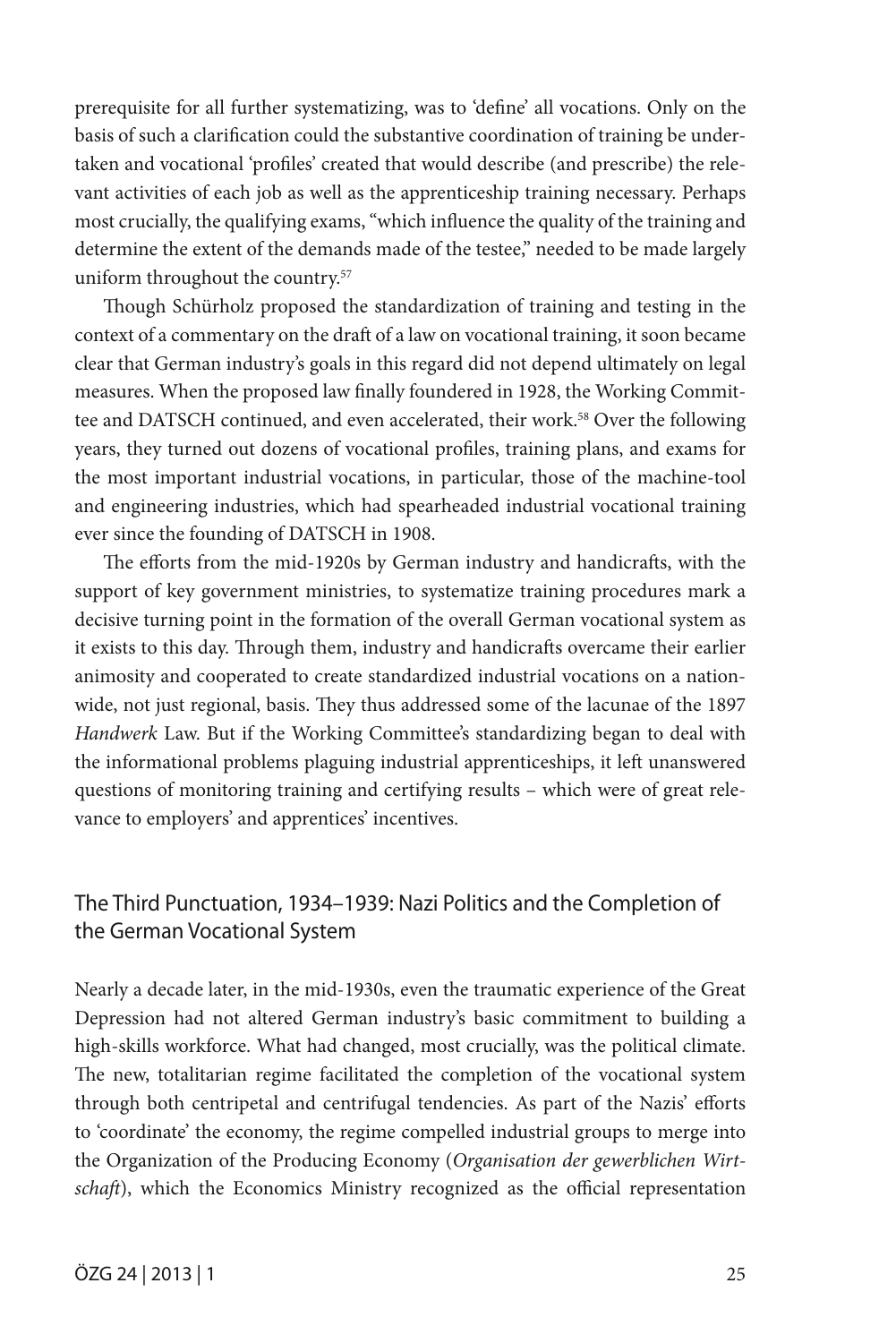of industry's interests.59 As contradictory as the judgments in the scholarly literature are about the overall effects of this merger and affiliation with the Ministry of Economics,<sup>60</sup> in the realm of vocational training, as we shall see, industry acted with even greater unity than before. As for the Nazis' intentions for the economy, they regarded the economy primarily as a means to the end of preparing Germany for war. Purely domestic goals – whether creating a consumer society or fostering upward mobility through training – were secondary and possibly mutually contradictory. Given Germany's limited resources, the Nazis tended to look favorably on efforts to improve the quality of the country's workforce in order to ready the country for war. Of even greater importance than the regime's pressure to conform and to give the workers skills, however, were the effects of its divisive elements. Various party agencies, above all the hyper-active Robert Ley's Labor Front, acted on their own to obtain influence over worker training. These encroachments spurred industrialists and officials in the Economics and Labor Ministries and Labor Administration to circle the wagons and cooperate even more closely.61 In response to the Labor Front's continuing meddling in the field of vocational training, Economics Minister Schacht in September 1935 cemented the already close relationship between industry and the Economics and Labor Ministries. Citing "the significance of the technical-economic training for the economy," Schacht, in conjunction with the Minister of Education, gave DATSCH official status as his advisory body.62 In 1938, DATSCH was given an even more secure position when it was re-baptized as the Reich Institute for Vocational Training.

Under these circumstances, employers' associations led the way in reviving and extending the project of the previous decade to create a standardized vocational training system. In the spring of 1934, as the first signs of an economic turnaround manifested themselves, the president of the Reich Estate of Industry had made known his organization's conviction that "today more than ever quality-work" – and hence the training of apprentices – was of signal importance for the long-term recovery of German industry.<sup>63</sup> In November of the same year, a DATSCH committee on vocational counseling gathered in November 1934 for its inaugural meeting.<sup>64</sup> In a sign of the increasingly close links between industry and the government ministries, Johannes Handrick, the national head of vocational counseling in the Labor Administration, chaired the industrialists' committee. The committee quickly focused on 'clearly distinguished vocational profiles'. Resuming the work of the Working Committee and DATSCH from nearly a decade earlier, the committee decided, was now 'an urgent task'. Work on vocational profiles as the pivot of a coordinated system of vocational training and counseling took center stage. A lead article in the February 1935 *Technical Education* on "The Vocational Profile" posited that "[t]he significance which the most complete possible inclusion of all vocational activities in the form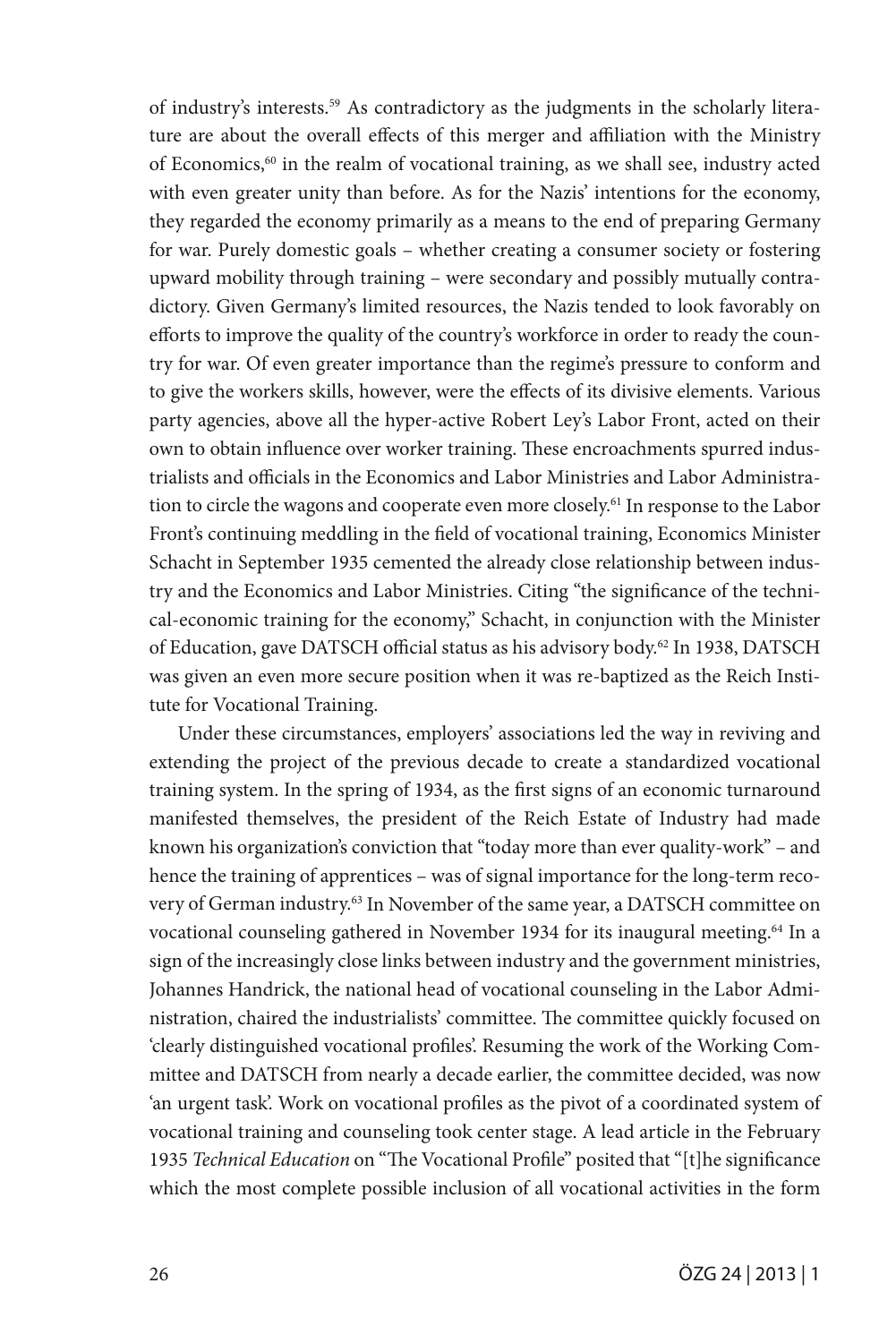of vocational profiles has for the planned training of apprentices and hence for the entire economic praxis – this cannot be overstated." The profiles would provide the most basic guidance for the apprenticeship training. Of far greater importance, however, than their significance in directly improving the quality of individual training, according to the article, which echoed the arguments made in the mid-1920s, was their role in overcoming the informational and coordination problems undermining collective action. For the standardization of the profiles and also of the training and the exams based on them would permit the smooth flow of labor around the country. Only with such guarantees of standard quality could every apprentice be certain that he might be hired by other employers, in other regions. And only then could employers be confident in hiring someone trained elsewhere.<sup>65</sup>

Not only did it solve the information problem, but the cooperation itself also strengthened the employers' organizations, such as the Chambers of Trade and Commerce, and the mutual expectations that made firms' compliance more likely. Even as several Nazi laws restricted the freedom of workers to move from job to job and region to region, industry and the Labor Administration were cooperating to create a system of mobile skilled labor.

In its work on vocational profiles, DATSCH began where the Working Committee had in the mid-1920s, with the centrally important skilled metalworking positions. Drawing on the latter's work, it concentrated initially on skilled vocations, all of which required a three- to four-year apprenticeship. Only later in the decade would it take on the trickier task of standardizing the "several thousand" semiskilled positions that spanned a much greater range of training schedules. By the spring of 1935, DATSCH could publish its first 10 profiles.<sup>66</sup> These limited themselves to describing the 'task area' and both the necessary and the desired 'capabilities' of the workers.

In the course of the same year, DATSCH committees began to engage in a flurry of activity, extending the work on standardization to the other aspects of vocational training. That encompassed practical training in the firm, courses in the vocational school, and the completion exams.<sup>67</sup> Important issues – such as the exact relation of the 'basic vocations' of training to the more specific positions in the economy and the proliferation and nature of training for semi-skilled vocations – remained subject to lively debate. Nonetheless, the participants regarded their work as an 'evolving enterprise' and carried on. By early 1936, DATSCH had published two-dozen profiles of the most important 'basic vocations'.<sup>68</sup>

An historic agreement within industry lent all of this standardizing work immediate practical relevance. In July 1935, the Reich Group Industry and the Association of Chambers of Industry and Trade agreed to establish for the first time industry's own formal vocational certification system, independent of that of handicrafts, which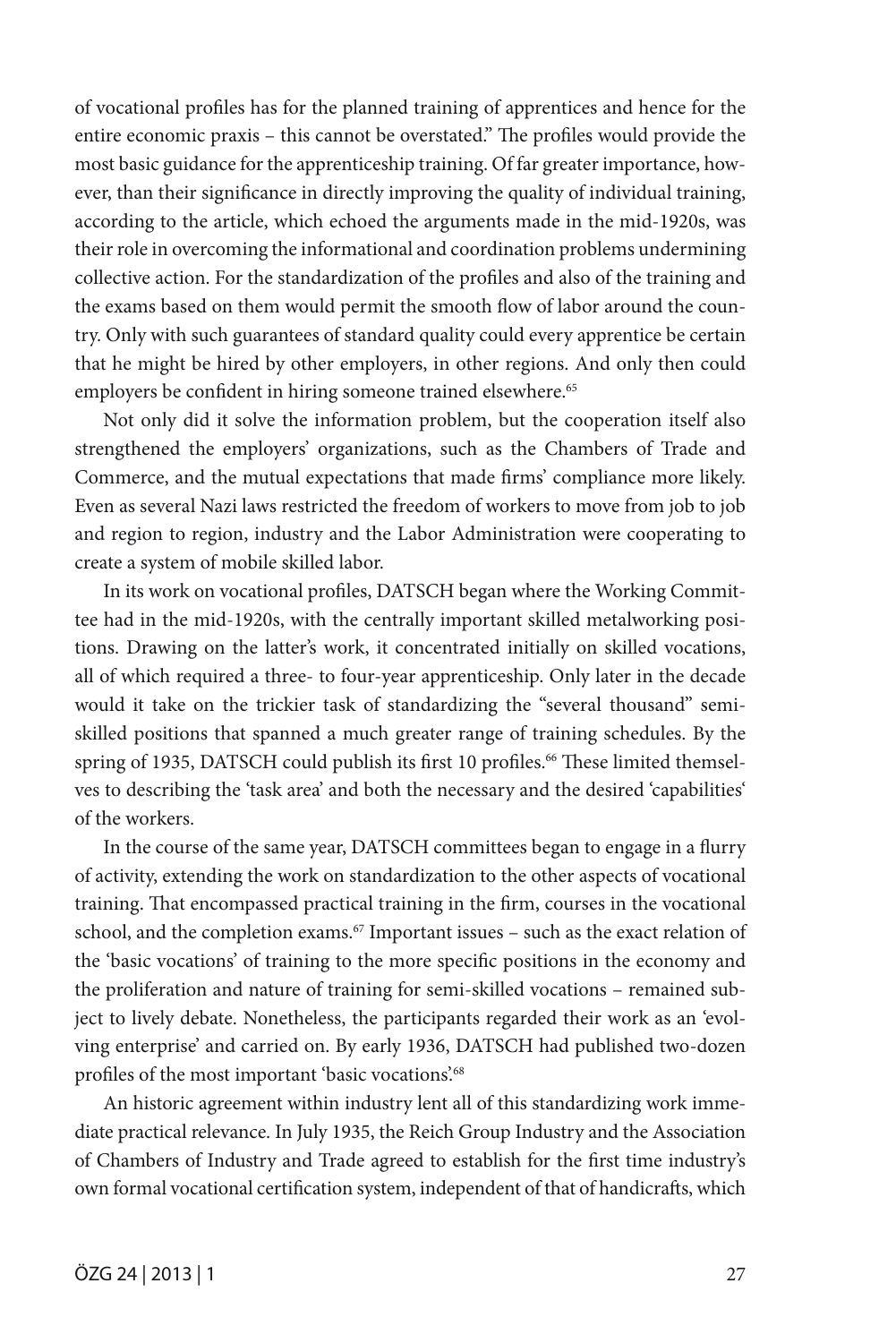since the 1897 revision of the Commercial Code had had a monopoly on certifications.69 The vocational profiles, training plans, and completion exams being developed at the time were to be incorporated formally into the 'apprenticeship contract' between the firm and the trainee. This step by industry, taken with the approval of the Economics and Labor Ministries and in expectation of a future legal regulation of the matter, began to draw to a close the long-running dispute between industry and handicrafts over the latter's monopoly over accreditation, a dispute which, as we have seen, had not prevented the two sides from cooperating in the late 1920s on the Working Committee. A 1938 decree of the Reich Education Minister would finally put the industrial completion exams on the same legal footing as *Handwerk's*. 70

Within several years in the mid-1930s, the industrial training system had acquired not only standardized content, but also full-fledged formal accreditation. Close monitoring by local Chambers of Industry and Trade prevented serious free-riding and ensured that firms in fact took on their fair share of apprentices. A decade after German industry had become fully conscious of the potential value of the skilled worker and had initiated a project to standardize training, a second round of these efforts in the mid-1930s, including now means for monitoring and certifying training, effectively had launched the 'German skills machine'.

In the years 1934/35, industry not only made crucial advances in reviving and extending its project of standardizing vocational training system, but it also began offering an increasing number of apprenticeships, not least thanks to the concurrent organizational work. The rise in the number of open positions employers registered with the labor offices from its nadir in the years 1931/32 and 1932/33 no doubt reflected a number of factors. The general improvement in economic conditions from 1933 onward made employers more willing to offer apprenticeships. Yet the rapid increase from fewer than 130,000 positions in 1932/33 to 219,000 the next year and nearly 300,000 in 1934/35, when unemployment still hovered well above 10 percent, surpassed the number of apprenticeships offered in the best years of the Weimar recovery (255,000 in 1927/28) and cannot be attributed to the general economic climate alone.71

Even more important than the improved atmosphere between the two sides, however, the creation of common standards of vocational training and of a certification system altered companies' willingness to train workers as a result. In an essay in *Technical Education* in July 1936, a leading representative of the Reich Group Industry emphasized the decisive role of the organizational work: "[F]or industry until now clear legal bases for an impeccable training and education of the industrial youth have been lacking. A responsible attitude on the part of many industrial firms has always existed […] But today for the first time the conditions have been created which allow German industry to solve these tasks on its own."<sup>72</sup> The response of Ger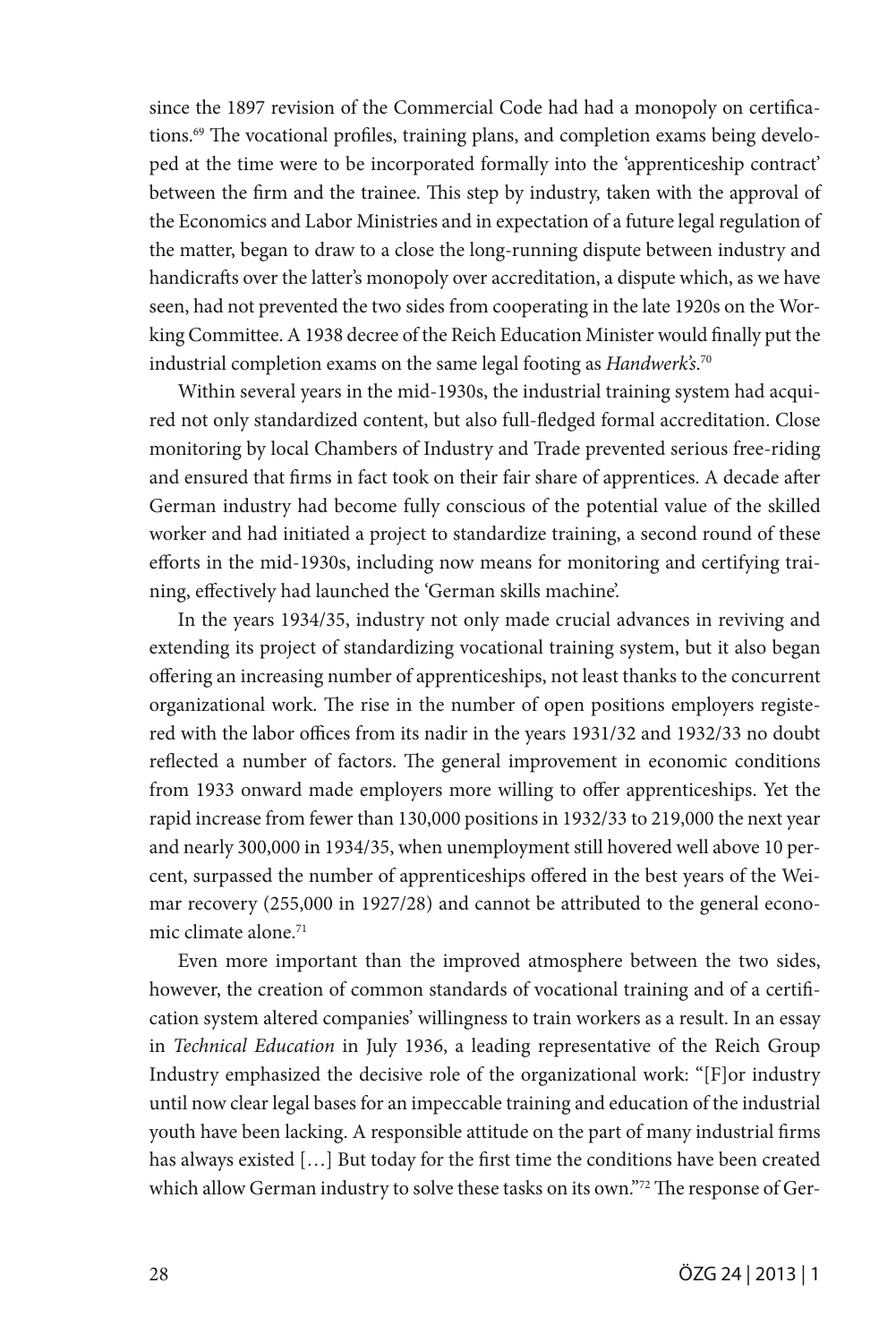man industry would be so strong, in fact, that by 1939, it would offer more apprenticeships (583,000) for young men than there were job-seekers (555,000).73

### Conclusion

The 1897 Handwerk Law offered a partial solution to the problems of vocational training in a liberalized economic order. Its system of certification overcame the informational and incentives problems facing both employers and apprentices. However, the 1897 legislation was only a limited success in that it established regional, not national, standards and, even more importantly in that it left out the most important and dynamic part of the economy, industry. Subsequently, three periods of intense activity built on and extended the 1897 model, creating by the late 1930s the modern German vocational system.

After 1907, the Prussian Trade Ministry encouraged those parts of industry that were already committed to a high-skills workforce, above all, the engineering and machine-tools firms, to cooperate and agree on national standards. The 1907 census, which showed a growing proportion of unskilled workers, and the rising worries about 'youth', especially in the face of the Social Democrats' seemingly unstoppable growth, prompted the Trade Ministry's action. Divisions with the Prussian government as well as within German industry limited the former to this targeted encouragement.

In the mid-1920s, German industrialists' encounter with the awesome American mass-production economy convinced them that they needed to focus on higherquality, niche markets. This urgent reorientation prompted many German employers to think of – almost to see – their workers differently: a *Facharbeiter*, a skilled worker, could be a great asset. With a bill on vocational training thwarted by political fighting, all the major industry groups launched a project to standardize vocations and the training for them on a nationwide basis. They thus began to realize what the Prussian Trade Ministry and engineering firms organized in DATSCH had aspired to twenty years earlier. In this work, German industry had the support of the Prussian Trade Ministry and was soon joined by *Handwerk*.

Nearly a decade later, the political atmosphere of the Third Reich conduced to put all the pieces together. Industry again took the initiative and together with key government ministries produced dozens more standardized vocations and training regimens. By 1938, industry had also established the legal and institutional means to monitor training and award accreditation for both industrial and handicraft vocations. Over the next decades millions of young Germans would stream into skilled work.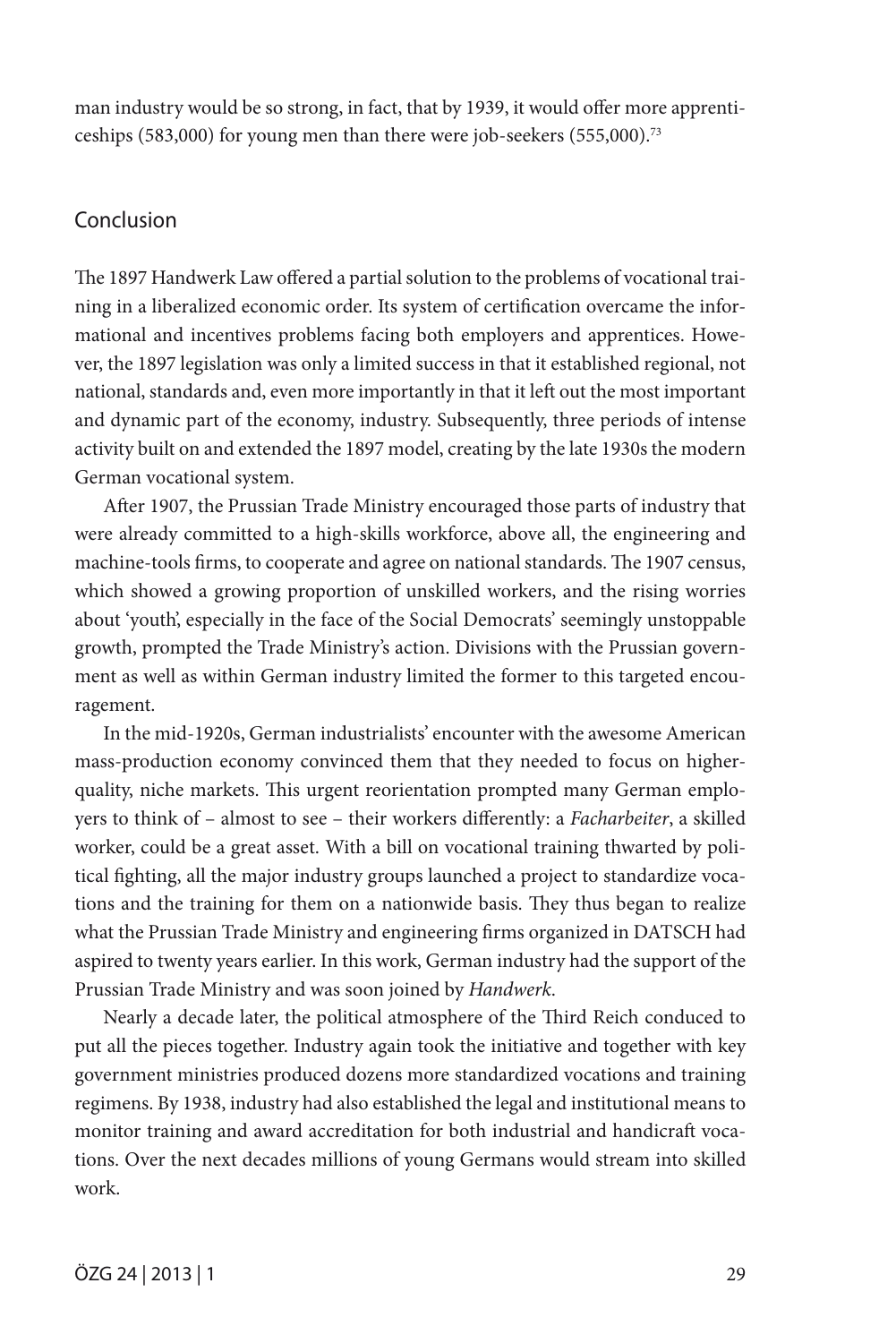## **Notes**

- 1 This article draws on David Meskill, Optimizing the German Workforce: Labor Administration from Bismarck to the Economic Miracle, New York 2010. I would like to thank the participants at the University of Vienna workshop on "Work – Employment – Vocation" in February 2012 for their comments on my presentation, as well as Alexander Mejstrik and an anonymous reviewer for the *Austrian Journal of Historical Studies* for their incisive critiques of the paper and helpful suggestions for improving it.
- 2 As important as it has been down to this day, this combination of hands-on apprenticeship and theoretical schooling – the "dual system" – is not the focus of this article since it did not address the central challenge in creating a skilled workforce: getting the incentives right.
- 3 In the 1970s Stephen Jay Gould and Niles Eldridge introduced the idea that biological evolution did not occur through small, incremental changes. Rather, long periods of stability were occasionally interrupted by bursts of dramatic change: "punctuated equilibria." Since the 1980s, the concept has become influential in political science. See Frank R. Baumgarten and Bryan D. Jones, Agendas and Instability in American Politics, 2nd Edition, Chicago 2009 [1993]. Kathleen Thelen's How Institutions Evolve: The Political Economy of Skills in Germany, Britain, the United States and Japan, Cambridge 2004, an impressive study of vocational training systems in Germany and three other countries, takes issue with the punctuated equilibrium argument, claiming instead that institutions do, in fact, evolve in slower, more complex ways. In the case of Germany's vocational training system, there are undeniably elements of both. This paper focuses on periods of dramatic change partly because it aims to reassert the importance of sudden change in response to Thelen's substantial challenge. The differences also arise from our particular areas of interest. Thelen focuses on the (additive) incorporation of *different interest groups* into the training system: first, industry, then unions. In contrast, I emphasize, especially in the crucial period in the mid-1920s, the (disruptive) shift in thinking *among industrialists* about their workforce.
- 4 Derek Linton, "Who Has the Youth, Has the Future": The Campaign to Save Young Workers in Imperial Germany, Cambridge 1991.
- 5 David Blackbourn, The Long Nineteenth Century: A History of Germany, 1780–1914, New York 1998, 261; David Meskill, Optimizing the German Workforce: Labor Administration from Bismarck to the Economic Miracle, New York 2010, 42-66.
- 6 Douglass North, Institutions, Institutional Change, and Economic Performance, New York 1990; Oliver Williamson, The Economic Institutions of Capitalism, New York 1998.
- 7 Peter A. Hall/David Soskice, eds., Varieties of Capitalism: The Institutional Foundations of Comparative Advantage, New York 2001.
- 8 For background, see Hal E. Hansen, Caps and Gowns: Historical Reflections on the Institutions that Shaped Learning for and at Work in Germany and the United States, 1800–1945, Ph.D., Wisconsin 1997; Meskill, Optimizing.
- 9 Hans-Ulrich Wehler, The German Empire, 1871–1918, London 1997.
- 10 The alternative interpretations of the 1897 law whether designed as a political measure to enhance particular interests or as an economic measure to resolve systemic problems – exemplifies the different approaches of the articles collected in this issue of the ÖZG. The majority of them focus on the partisan interests and strategies that helped to create or sustain vocational boundaries for the sake of material interests or status, whether among upwardly mobile Bengalis striving for colonial employment in 19<sup>th</sup> century India, or the leaders and 'mothers' of the SOS Children's Villages after 1945. This article, on the other hand, suggests that at least in some cases we should also study the systemic, or functional, role played by vocational distinctions. To put the point in somewhat less functionalist terms: while vocational boundaries and institutions may be the object of disputes over wealth, power, and status, they may also result from efforts to address collective – that is to say, non-partisan, general, and genuine – problems facing the economy.
- 11 Gerhard Adelmann, Die berufliche Ausbildung und Weiterbildung in der deutschen Wirtschaft 1871–1918, in: Hans Pohl, ed., Berufliche Aus- und Weiterbildung in der deutschen Wirtschaft seit dem 19. Jahrhundert, Wiesbaden 1979, 9-52.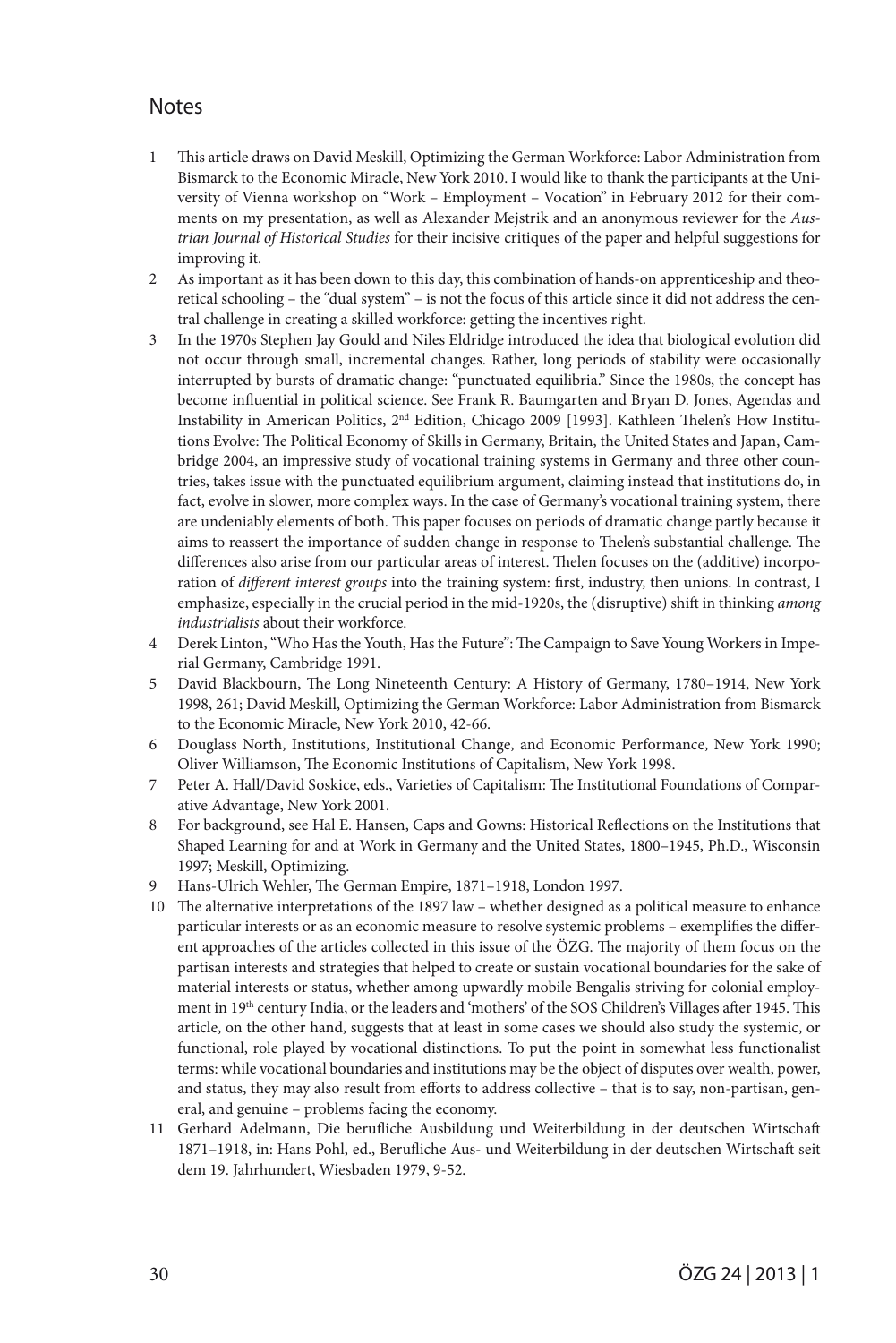- 12 Hansen, Caps, 363-64.
- 13 In the intervening twelve years, the number of women working in industrial jobs had increased by 40 percent, from one and a half to more than two million. See the article, Die Berufswahl im Handel und Gewerbe, by Alfred Kühne of the Trade Ministry in the journal *Die Fortbildungsschule* from 26 May 1910, which reflects the great impression that this survey made.
- 14 Thomas Nipperdey, Deutsche Geschichte, 1800–1866, Arbeitswelt und Bürgergeist, Munich 1991, 296.
- 15 Edward Ross Dickinson, Citizenship, Vocational Training, and Reaction: Continuation Schooling and the Prussian "Youth Cultivation" Decree of 1911, in: European History Quarterly, 29/1 (1999), 109-147, 118.
- 16 Quoted in ibid., 119.
- 17 The efforts were continued, for example, by subsidies to communities setting up such schools and by changes to the industrial code allowing authorities to compel local government to establish schools. Ibid., 120, 139-40.
- 18 In 1918, the unions admitted they had paid previously too little attention to vocational training. Roland Ebert, Zur Entstehung der Kategorie Facharbeiter als Problem der Erziehungswissenschaft: Historische Studie zur Berufspaedagogik, Bielefeld 1984, 262; for similar comments at the 1919 Nürnberg union conference, Friedrich Ebert Stiftung, ADGB NB 532, 30 June 1919.
- 19 Cited by Gary Herrigel, Industrial Constructions: The Sources of German Industrial Power Cambridge 1996, 25, who applies it to Germany at the turn of the century.
- 20 Calculated according to the figures in Heidrun Homburg, Rationalisierung und Industriearbeit: Arbeitsmarkt – Management – Arbeiterschaft in Siemens-Konzern Berlin, 1900–1939*,* Berlin 1991, 710.
- 21 Heilwig Schomerus, Die Arbeiter der Maschinenfabrik Esslingen: Forschungen zur Lage der Arbeiterschaft im 19. Jahrhundert*,* Stuttgart 1977, 163.
- 22 See Oliver Grant, Migration and Inequality in Germany, 1870–1913, Oxford 2005, for a pathbreaking, statistically sophisticated analysis of the massive changes in the German labor market at this time.
- 23 Anselm Faust, Arbeitsmarktpolitik im deutschen Kaiserreich: Arbeitsvermittlung, Arbeitsbeschaffung und Arbeitslosenunterstützung, 1890–1918, Stuttgart 1986, 24.
- 24 Ibid.; Schomerus, Die Arbeiter, 76; David Crew, Town in the Ruhr: A Social History of Bochum, 1860–1914*,* New York 1979.
- 25 Schomerus, Die Arbeiter, 77.
- 26 Quoted in Faust, Arbeitsmarktpolitik,19.
- 27 On competition in the electrical industry, see Homburg, Rationalisierung, 360-61; on the machinetools industry, see Thomas von Freyberg, Industrielle Rationalisierung in der Weimarer Republik, untersucht an Beispielen aus dem Maschinenbau und der Elektroindustrie, Frankfurt am Main 1989, 35-54; on the chemical industry, see Peter Hayes, Industry and Ideology: I.G. Farben in the Nazi Era, Cambridge 2001, 7, 9; for German industry generally, see Alfred D. Chandler, Scale and Scope. The Dynamics of Industrial Capitalism, Cambridge 1996, 393-502.
- 28 Homburg, Rationalisierung, 360. In 1913, Germany produced 35 percent of the world's total electrical goods; the US, 29 percent.
- 29 See the pamphlet put out by the CVDI in 1914, containing the text of a talk by Otto Brandt, Fabrik und Handwerk, in which he discusses this survey, in BAB, 8099/18 (VDMA).
- 30 David A. Hounshell, From the American System to Mass Production, 1800–1932: The Development of Manufacturing Technology in the United States, Baltimore 1985.
- 31 Ebert, Zur Entstehung, 153.
- 32 Herrigel, Industrial, 88.
- 33 Linton, "Who Has," 35. In 1912, for example, five of 18 major machine-tool firms with large numbers of apprentices had their own training workshops.
- 34 Adelmann*,* Die berufliche, 19.
- 35 For the Trade Ministry's role in the founding of DATSCH, see the LGA's letter to the Ministry on the shortcomings of the VDI from 3 April 1908; the letter from the Trade Ministry to the VDI on 6 May 1908 along the same lines, in GStA PK, I. HA, Rep. 120 Ministerium für Handel und Gewerbe, E I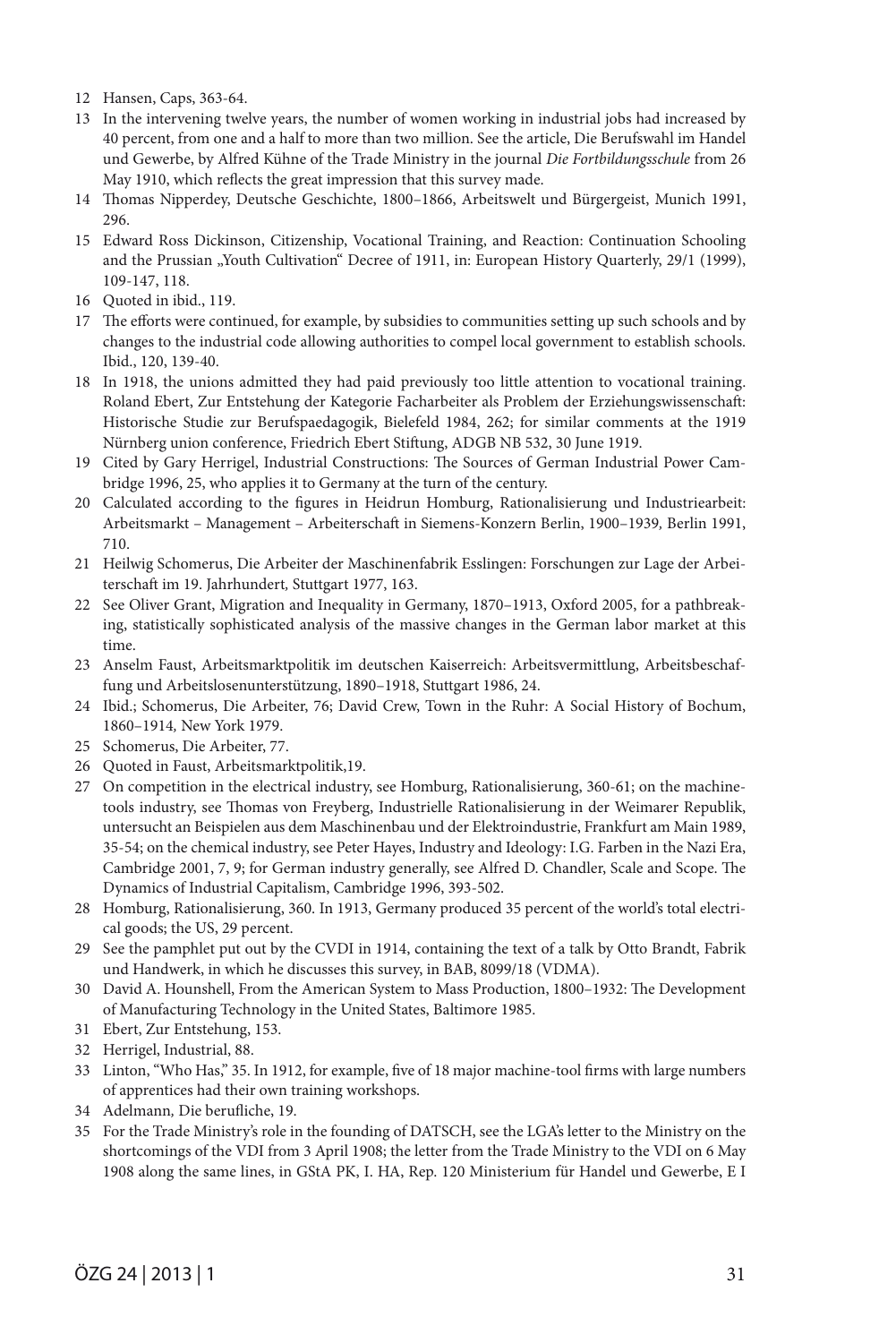gen, Nr. 20, Adhib 1, 3-9. Also, the VDI's letter from 17 November 1908 to the Trade Ministry, saying that it had decided "in accord with the suggestions of the Trade Ministry" to invite representatives of the various groups to a meeting on 3 December 1909 to consider industry's role in vocational training, in ibid., 10. On the Trade Ministry's ongoing interest in DATSCH as well as the institutional and financial support it lent, see the multiple updates from DATSCH to the Trade Ministry and requests for assistance, in ibid.

- 36 See the transcript of DATSCH's very first meeting, on 3 December 1908, at which Rieppel repeatedly pressed industry to do more vocational training, a call that found the enthusiastic support of the Trade Ministry representative. GStA PK, I. HA, Rep. 120 Ministerium für Handel und Gewerbe, E I gen, Nr. 20, Adhib 1, 32-35. At a meeting in February 1909, Frölich advocated expanding DATSCH's purview to vocational training. Ibid., 39-40. On Frölich's dynamic leadership, see Gerald D. Feldman, Iron and Steel in the German Inflation, 1916–1923, Princeton 1977, 47.
- 37 GStA PK, I. HA, Rep. 120 Ministerium für Handel und Gewerbe, E I gen, Nr. 20, Adhib 1, 97.
- 38 Adelmann, Die berufliche, 30.
- 39 Again, I am ignoring the "dual system" of training and schooling because it was not relevant to the incentives issue.
- 40 Homburg, Rationalisierung; von Freyberg, Industrielle.
- 41 Arbeit und Beruf, 17 (10. September 1924), 329. Matschoss went on to warn against "exaggerations" in either direction.
- 42 Ibid., 330.
- 43 Technische Erziehung, 1 (August 1926), 1.
- 44 Alfred Chandler puts it succinctly: "For almost a decade after 1914 German industrialists simply could not plan ahead." Alfred Chandler, Scale and Scope: The Dynamics of Industrial Capitalism, Cambridge 1996, 503.
- 45 Günther Mai, Arbeitsmarktregulierung oder Sozialpolitik? Die personelle Demobilmachung in Deutschland 1918 bis 1920/1924, in: Gerald Feldman et al., eds., Die Anpassung an die Inflation*,*  Berlin 1986, 202-236, esp. 232.
- 46 Charles S. Maier, Recasting Bourgeois Europe: Stabilization in France, Germany and Italy in the Decade after World War I*,* Princeton 1988 [1975], 482.
- 47 See Homburg, Rationalisierung, 335-43, on the extent of the problem and on companies' concerns about the related costs. She reports on a study of the Berlin metal industry, which showed that while turnover had reached 50 percent annually in 1913, after the war, it increased, and, in particular, after 1923, it rose "continually," reaching 150 percent annually by the summer of 1925. Also, see Freyberg, Industrielle, 242.
- 48 Thelen, How Institutions, 68-70.
- 49 For a good assessment of the impact of US economic growth on German thinking in the 1920s, see Mary Nolan, Visions of Modernity: American Business and the Modernization of Germany*,* New York 1994, 58-82. As perhaps the most striking indicator of the scale of US growth, it can be noted that in 1925 the United States produced nearly 100 times as many automobiles as did German firms (3.5 million vs. fewer than 40,000; Nolan, Visions, 37-38). In one of Germany's most dynamic industries, the electrical, its share of global production had fallen between 1913 and 1925 from 35 to 23 percent, while the US share had soared from 29 to 49 percent. (Freyberg, Industrielle, 50).
- 50 See Carl Koettgen, Das Wirtschaftliche Amerika, Berlin 1925.
- 51 See, for example, the comments of psychology professor Hans Rupp, writing in the cover story of the January 1928 issue of *Technische Erziehung* (already partly cited above): "In rationalization of work, of the firm, of sales organization, other countries, especially America, are equal or, thanks to the far greater company capitalization, partly superior to us. In terms of the quality of the work and the workers, by contrast, we need fear no competition. However, other countries are already striving to catch up, and we must devote the greatest attention to the thorough and economic training [of young workers]."
- 52 By framing I allude to the role of conceptually organized contexts in decision-making, as analyzed by Daniel Kahneman and Amos Tversky. See Daniel Kahneman, Thinking, Fast and Slow, New York 2011, 31. One might also speak of a *Gestalt*-switch or paradigm shift.
- 53 Wolfgang Muth, Berufsausbildung in der Weimarer Republik, Stuttgart 1985, 352.